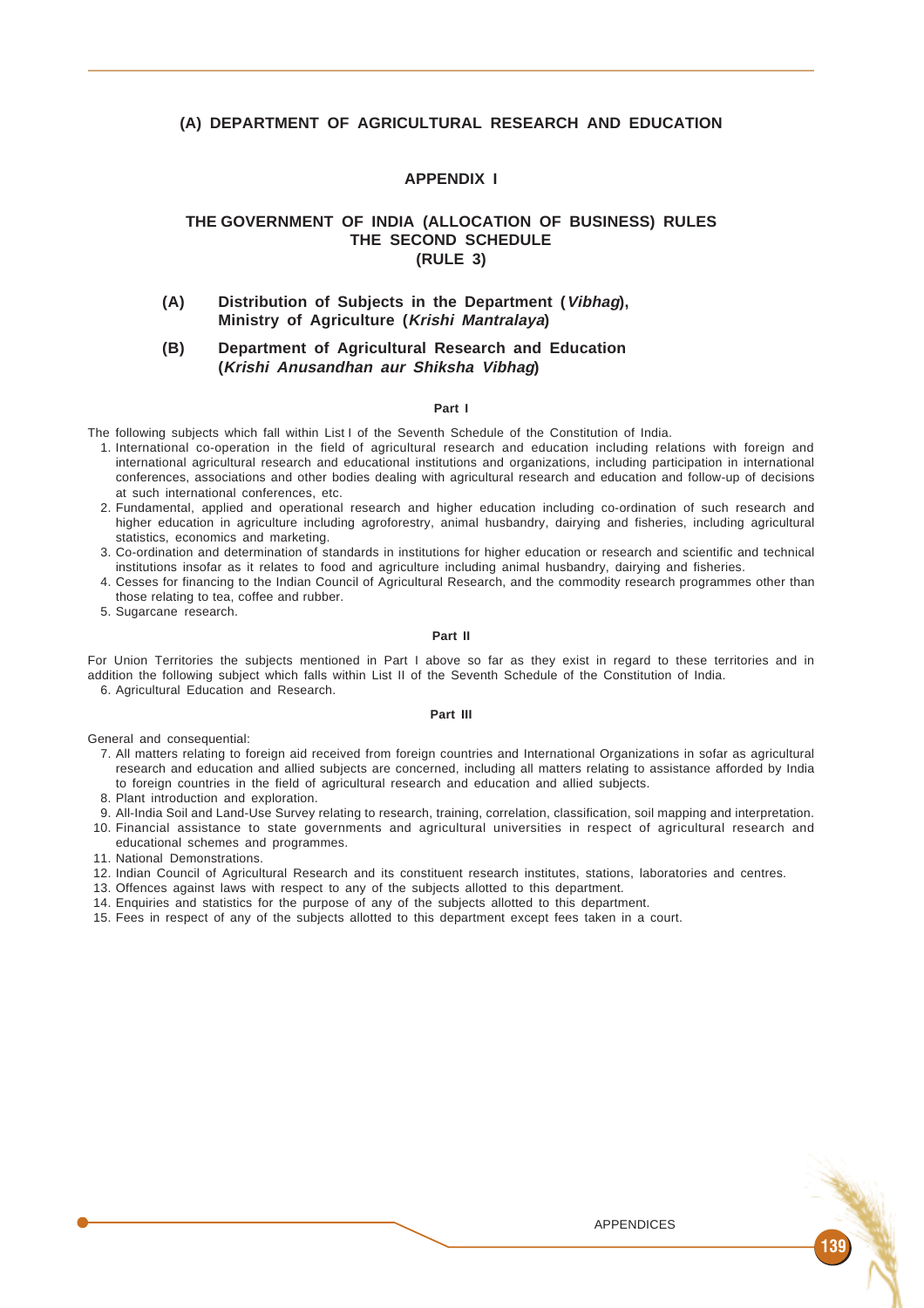# **APPENDIX II**

| Group | Designation                                 | Santioned<br>strength |
|-------|---------------------------------------------|-----------------------|
| A     | Secretary                                   | 1                     |
| A     | Additional Secretary (DARE)/Secretary, ICAR | 1                     |
| A     | Financial Adviser and Additional Secretary  | 1                     |
| A     | <b>Director</b>                             | 2                     |
| A     | Deputy Secretary                            | 1                     |
| A     | Joint Director                              | 1                     |
| A     | Senior Principal Private Secretary          | 1                     |
| A     | <b>Under Secretary</b>                      | 7                     |
| A     | Principal Private Secretary                 | 2                     |
| B     | Assistant Director (Official Language)      | 1                     |
| B     | <b>Private Secretary</b>                    | 1                     |
| B     | Section Officer                             | 4                     |
| B     | Assistant                                   | 4                     |
| B     | Personal Assistant                          | 4                     |
| C     | Junior Hindi Translator                     | 1                     |
| C     | UDC-cum-Cashier                             | 1                     |
| C     | <b>UDC</b>                                  | 2                     |
| C     | Steno Grade 'D'                             | 5                     |
| C     | <b>UDC-Hindi Typist</b>                     | 1                     |
| C     | <b>Staff Car Driver</b>                     | 1                     |
| C     | <b>LDC</b>                                  | 2                     |
| D     | Daftry                                      | 1                     |
| D     | Peon                                        | 5                     |
|       | Total                                       | 50                    |
|       |                                             |                       |

**Total Number of Posts and Names of Important Functionaries**

# **Names of the Important Functionaries**

| SI.No. | Name                | Designations                                      |
|--------|---------------------|---------------------------------------------------|
| 1.     | Dr Mangala Rai      | Secretary, DARE and DG, ICAR                      |
| 2.     | Mr A K Upadhyay     | Additional Secretary, DARE and Secretary, ICAR    |
| 3.     | Mr Chaman Kumar     | Additional Secretary/Financial Adviser, DARE/ICAR |
| 4.     | Mr Ajai Kumar       | Director                                          |
| 5.     | Mr Amar Singh       | <b>Director</b>                                   |
| 6.     | Mr P R Meena        | Joint Director                                    |
| 7.     | Mr Ram Avtar        | Deputy Secretary                                  |
| 8.     | Mr D K Chhatwal     | Deputy Secretary                                  |
| 9.     | Mr J N Banati       | Senior Principal Private Secretary                |
| 10.    | Mr M S Nayar        | <b>Under-Secretary</b>                            |
| 11.    | Mr Rakesh Sharma    | <b>Under-Secretary</b>                            |
| 12.    | Mr Roopak Chaudhuri | <b>Under-Secretary</b>                            |
| 13.    | Ms Alka Ahuja       | <b>Under-Secretary</b>                            |
| 14.    | Ms Sumita Dasgupta  | <b>Under-Secretary</b>                            |
| 15.    | Mr Madan Lal        | <b>Under-Secretary</b>                            |
| 16.    | Ms Geeta Nair       | Principal Private Secretary                       |
| 17.    | Mr S K Gupta        | <b>Principal Private Secretary</b>                |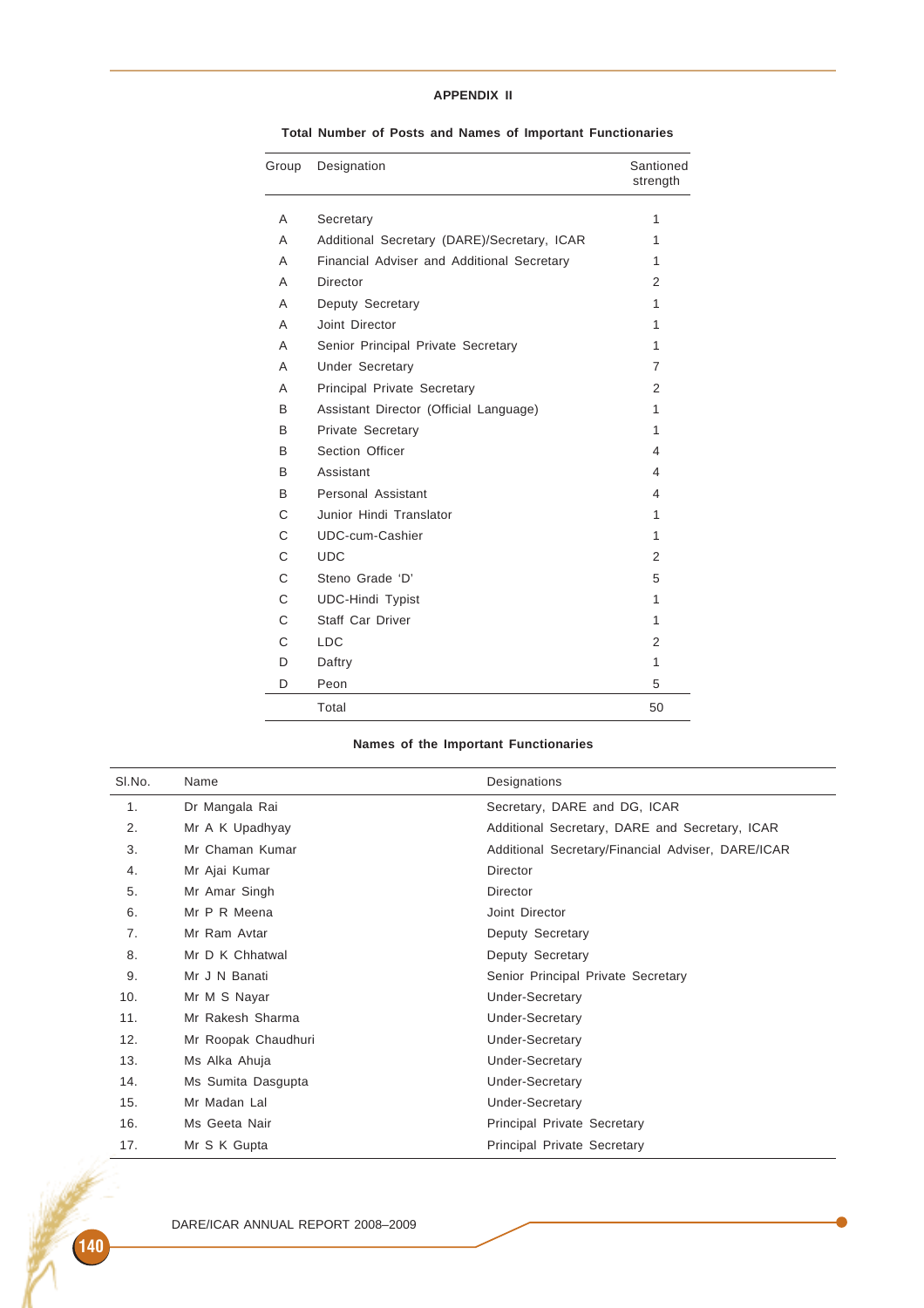## **APPENDIX III**

# **ACTIVITY PROGRAMME CLASSIFICATION**

The Budget Estimates (BE) and Revised Estimates (RE) of DARE and ICAR (Plan, Non-Plan) for 2007–2008 are Rs 2460.00 crores and Rs 2337.00 crores respectively and BE for 2008–2009 (Plan and Non-Plan) is Rs 2680 crores. The detailed break-up of these financial figures are given below in Tables 1 and 2.

Department of Agricultural Research and Education (DARE): The details in respect of BE and RE for 2007–2008 and BE for 2008–2009 are given in Table 1. This excludes the payment to the ICAR.

## **Table 1 Budget estimates and revised estimates of DARE**

(Rupees in lakhs)

| Item                     |                                                                                                        |      | <b>Budget Estimates</b><br>2007-2008 |                          | <b>Revised Estimates</b><br>2007-2008 | <b>Budget Estimates</b><br>2008-2009 |          |  |
|--------------------------|--------------------------------------------------------------------------------------------------------|------|--------------------------------------|--------------------------|---------------------------------------|--------------------------------------|----------|--|
|                          |                                                                                                        | Plan | Non-Plan                             | Plan                     | Non-Plan                              | Plan                                 | Non-Plan |  |
| Major Head '3451'<br>090 | Secretariat                                                                                            |      | 165                                  |                          | 165                                   |                                      | 175      |  |
| Major Head '2415'        |                                                                                                        |      |                                      |                          |                                       |                                      |          |  |
| 80                       | -General<br>International Co-operation                                                                 |      |                                      |                          |                                       |                                      |          |  |
| (010032)                 | -India's membership<br>contribution to Commonwealth<br>Agricultural Bureau                             |      | 10                                   |                          | 10                                    |                                      | 10       |  |
| (020032)                 | -India's membership<br>contribution to Consultative<br>Group on International<br>Agricultural Research |      | 380                                  |                          | 380                                   |                                      | 400      |  |
| (030032)                 | -Other Programmes                                                                                      | 950  |                                      | 1470                     |                                       | 1100*                                |          |  |
| (040032)                 | -India's contribution to<br>Asia Pacific Association of<br>Agricultural Institutions                   |      | 5                                    |                          | 5                                     |                                      | 5        |  |
| (050032)                 | -India's contribution to NACA                                                                          |      | 12                                   |                          | 12                                    |                                      | 9        |  |
| (060032)                 | -India's contribution to CGPRT                                                                         |      | 5                                    |                          | 5                                     |                                      | 5        |  |
| (070032)                 | -India's contribution to Seed<br>Seed Testing Association                                              |      | 2.25                                 |                          | 2.25                                  |                                      | 2.25     |  |
| (080032)                 | -ISHS Belgium                                                                                          |      | 0.75                                 | $\overline{\phantom{0}}$ | 0.75                                  | -                                    | 0.75     |  |

\*Includes Rs 10 crore for National Fund for basic and strategic research in agriculture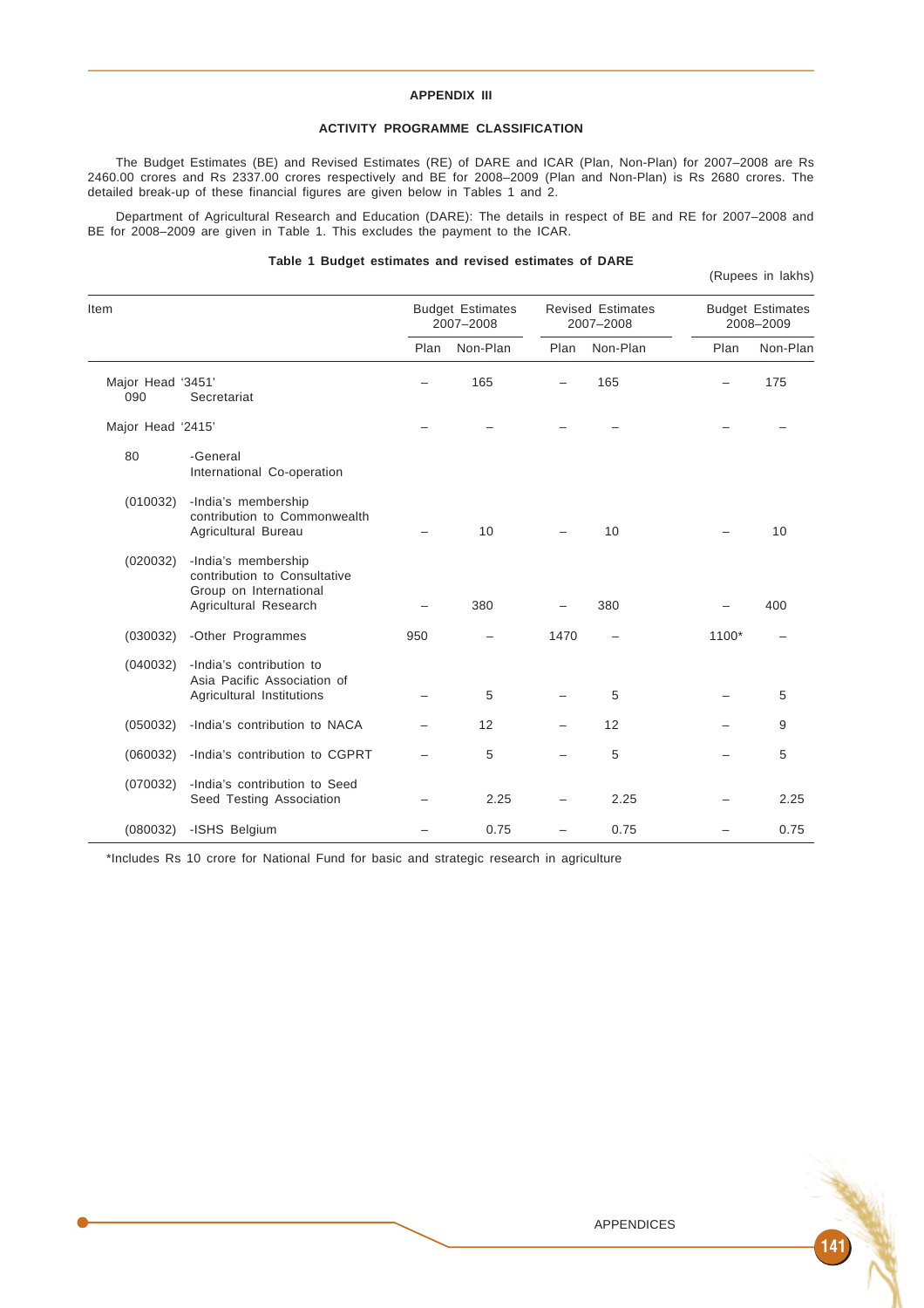|  |  |  |  | Table 2 Details of Financial Outlay |  |
|--|--|--|--|-------------------------------------|--|
|--|--|--|--|-------------------------------------|--|

|    |           |                                                       |                                                                                  |       |                  |          |                 |                   |          |         |                  | (Rupees in crores) |         |
|----|-----------|-------------------------------------------------------|----------------------------------------------------------------------------------|-------|------------------|----------|-----------------|-------------------|----------|---------|------------------|--------------------|---------|
|    |           |                                                       |                                                                                  | Major | 2007-2008 Budget |          |                 | 2007-2008 Revised |          |         | 2008-2009 Budget |                    |         |
|    |           |                                                       |                                                                                  | Head  | Plan             | Non-Plan | Total           | Plan              | Non-Plan | Total   | Plan             | Non-Plan           | Total   |
|    |           |                                                       | A. Budget Allocation, net of recoveries                                          |       |                  |          |                 |                   |          |         |                  |                    |         |
|    | Revenue   |                                                       |                                                                                  |       | 1620.00          | 840.00   | 2460.00 1434.00 |                   | 903.00   | 2337.00 | 1760.00          | 920.00             | 2680.00 |
|    | Capital   |                                                       |                                                                                  |       | 0.00             | 0.00     | 0.00            | 0.00              | 0.00     | 0.00    | 0.00             | 0.00               | 0.00    |
|    | Total     |                                                       |                                                                                  |       | 1620.00          | 840.00   |                 | 2460.00 1434.00   | 903.00   | 2337.00 | 1760.00          | 920.00             | 2680.00 |
|    | 1.        | Secretariat -<br>Economic Service<br>Payments to ICAR | Agricultural Research and Education                                              | 3451  | 0.00             | 1.65     | 1.65            | 0.00              | 1.65     | 1.65    | 0.00             | 1.75               | 1.75    |
| 2. |           | Crop Husbandry                                        |                                                                                  |       |                  |          |                 |                   |          |         |                  |                    |         |
|    | 2.1       |                                                       | Payments of net proceeds<br>of cess under Agricultural<br>Produce Cess Act, 1940 | 2415  | 0.00             | 40.00    | 40.00           | 0.00              | 14.00    | 14.00   | 0.00             | 14.00              | 14.00   |
|    | 2.2       |                                                       | Other Programmes<br>of Crop Husbandry                                            |       |                  |          |                 |                   |          |         |                  |                    |         |
|    |           | 2.2.01                                                | Crop Sciences                                                                    | 2415  | 303.00           | 202.50   | 505.50          | 233.50            | 217.21   | 450.71  | 315.00           | 220.92             | 535.92  |
|    |           | 2.2.02                                                | Horticulture                                                                     | 2415  | 68.00            | 73.70    | 141.70          | 73.60             | 86.21    | 159.81  | 88.00            | 87.28              | 175.28  |
|    |           | 2.2.03                                                | Agricultural Extension                                                           | 2415  | 246.00           | 0.85     | 246.85          | 290.50            | 1.00     | 291.50  | 281.00           | 1.10               | 282.10  |
|    |           | 2.2.04                                                | Agricultural Education                                                           | 2415  | 290.00           | 5.45     | 295.45          | 340.60            | 7.05     | 347.65  | 350.00           | 7.20               | 357.20  |
|    |           | 2.2.05                                                | Economics, Statistics<br>and Management                                          | 2415  | 4.00             | 12.95    | 16.95           | 4.00              | 13.59    | 17.59   | 4.00             | 13.90              | 17.90   |
|    |           | 2.2.06                                                | Agricultural Engg.                                                               | 2415  | 40.00            | 24.80    | 64.80           | 40.00             | 29.74    | 69.74   | 42.00            | 30.45              | 72.45   |
|    |           | 2.2.07                                                | ICAR Hq Admn., DIPA<br>including ASRB, IPR<br>Management                         | 2415  | 42.50            | 202.80   | 245.30          | 26.90             | 229.27   | 256.17  | 21.00            | 235.58             | 256.58  |
|    |           | 2.2.08                                                | National Agril.<br>Innovation Project                                            | 2415  | 270.00           | 0.00     | 270.00          | 80.70             | 0.00     | 80.70   | 257.00           | 0.00               | 257.00  |
|    |           |                                                       | Total other Programmes of<br>Crop Husbandry                                      |       | 1263.50          | 523.05   |                 | 1786.55 1089.80   | 584.07   | 1673.87 | 1358.00          | 596.43             | 1954.43 |
|    |           |                                                       | <b>Total Crop Husbandry</b>                                                      |       | 1263.50          | 563.05   |                 | 1826.55 1089.80   | 598.07   | 1687.87 | 1358.00          | 610.43             | 1968.43 |
| 3. |           |                                                       | Soil and Water Conservation                                                      |       |                  |          |                 |                   |          |         |                  |                    |         |
|    | 3.01      | Soil and Water Conservation<br>Institutes             |                                                                                  | 2415  | 3.60             | 12.00    | 15.60           | 3.00              | 13.21    | 16.21   | 4.00             | 13.46              | 17.46   |
|    | 3.02      | Other NRM Instts. including<br>Agroforestry Research  |                                                                                  | 2415  | 66.40            | 72.25    | 138.65          | 76.10             | 81.67    | 157.77  | 86.00            | 82.54              | 168.54  |
|    |           |                                                       | Total- Soil & Water Conservation                                                 |       | 70.00            | 84.25    | 154.25          | 79.10             | 94.88    | 173.98  | 90.00            | 96.00              | 186.00  |
| 4. |           | Animal Husbandry                                      |                                                                                  | 2415  | 78.00            | 126.60   | 204.60          | 70.00             | 138.79   | 208.79  | 80.00            | 141.05             | 221.05  |
| 5. | Fisheries |                                                       |                                                                                  | 2415  | 37.00            | 60.30    | 97.30           | 37.00             | 65.46    | 102.46  | 45.00            | 66.65              | 111.65  |

# **Demand No. 2. Department of Agricultural Research and Education**

(Contd . . .)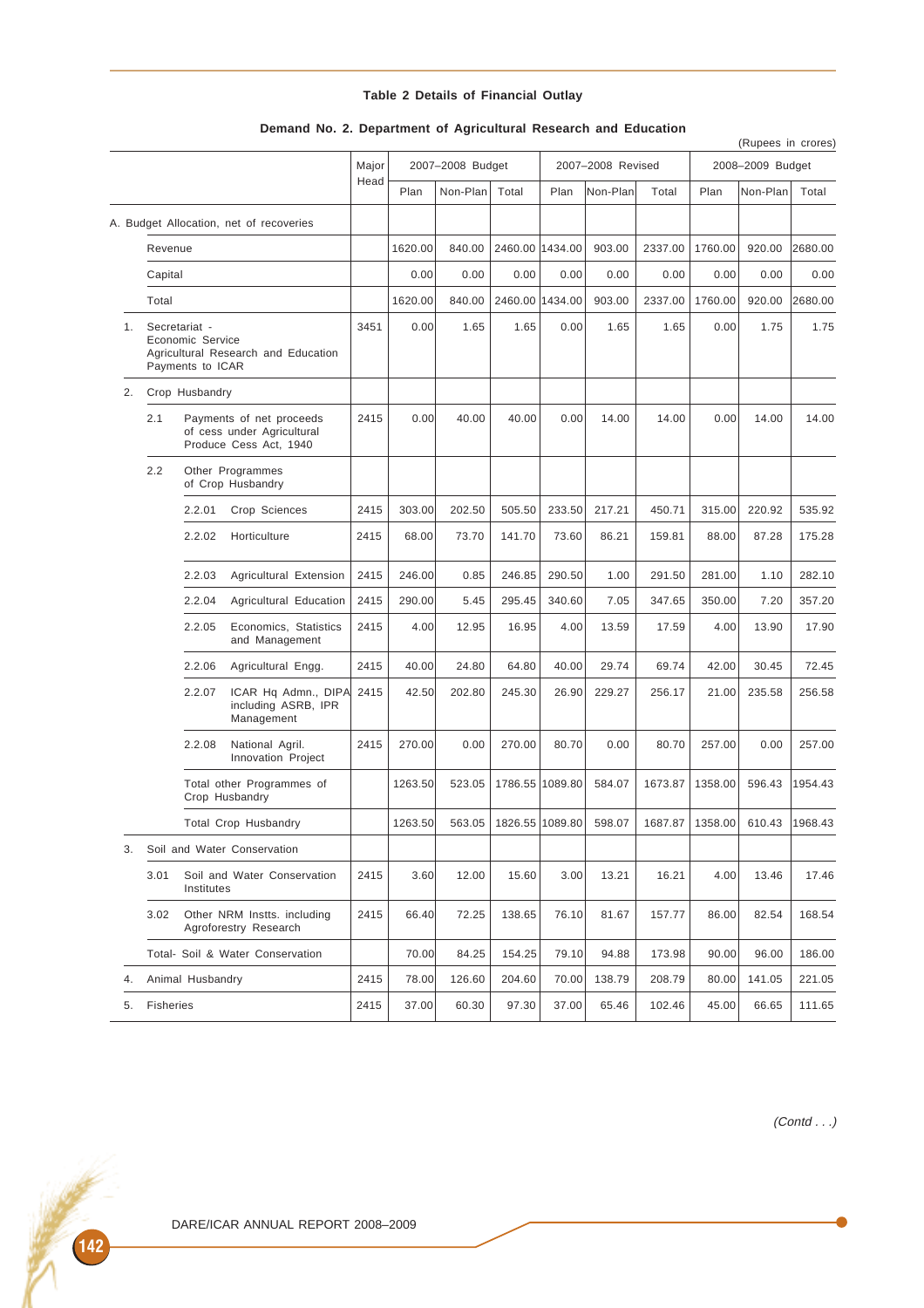|                |                                                                                                                                                                                             | Major        | 2007-2008 Budget                 |              |                 | 2007-2008 Revised |              |                   | 2008-2009 Budget  |              |              |
|----------------|---------------------------------------------------------------------------------------------------------------------------------------------------------------------------------------------|--------------|----------------------------------|--------------|-----------------|-------------------|--------------|-------------------|-------------------|--------------|--------------|
|                |                                                                                                                                                                                             | Head         | Plan                             | Non-Plan     | Total           | Plan              | Non-Plan     | Total             | Plan              | Non-Plan     | Total        |
| 6.             | Loans to ICAR<br>6.1<br>Less amount met from<br>social and infrastructure<br>development fund                                                                                               | 6402<br>6402 | 0.00<br>0.00                     | 0.00<br>0.00 | 0.00<br>0.00    | 96.00<br>$-96.00$ | 0.00<br>0.00 | 96.00<br>$-96.00$ | 0.00<br>0.00      | 0.00<br>0.00 | 0.00<br>0.00 |
| 7.             | Lump-sum provision for Projects/<br>Schemes for the benefit of North-<br>Eastern Region and Sikkim                                                                                          | 2552         | 162.00                           | 0.00         | 162.00          | 143.40            | 0.00         | 143.40            | 176.00            | 0.00         | 176.00       |
|                | Total-Payments to ICAR                                                                                                                                                                      |              | 1610.50                          | 834.20       |                 | 2444.70 1419.30   | 897.20       | 2316.50           | 1749.00           | 914.13       | 2663.13      |
| 8.             | Contribution to Commonwealth<br>Agricultural Bureau, Consultative<br>Group on International Agricultural<br>Research and Association of Asia<br>Pacific Agricultural Research<br>Institutes | 2415         | 9.50                             | 4.15         | 13.65           | 14.70             | 4.15         | 18.85             | 11.00             | 4.12         | 15.12        |
|                | Total-Agricultural Research and<br>Education                                                                                                                                                | 2415         | 1620.00                          | 838.35       |                 | 2458.35 1434.00   | 901.35       | 2335.35           | 1760.00           | 918.25       | 2678.25      |
|                | <b>Grand Total</b>                                                                                                                                                                          |              | 1620.00                          | 840.00       |                 | 2460.00 1434.00   | 903.00       | 2337.00           | 1760.00           | 920.00       | 2680.00      |
|                |                                                                                                                                                                                             | Head         | <b>Budget</b><br>of Div. support | <b>IEBR</b>  | Total           | Budget<br>support | <b>IEBR</b>  | Total             | Budget<br>support | <b>IEBR</b>  | Total        |
|                | <b>B. Investments in PSEs</b>                                                                                                                                                               |              |                                  |              |                 |                   |              |                   |                   |              |              |
| 1 <sup>1</sup> | Indian Council of Agricultural<br>Research                                                                                                                                                  | 12415        | 0.00                             | 0.00         | 0.00            | 0.00              | 0.00         | 0.00              | 0.00              | 0.00         | 0.00         |
| 1.             | C. Plan Outlay<br>Agricultural Research Education                                                                                                                                           |              | 12415 1458.00                    | 0.00         |                 | 1458.00 1290.60   | 0.00         | 1290.60           | 1584.00           | 0.00         | 1584.00      |
| 2.             | North-eastern Areas                                                                                                                                                                         | 22552        | 162.00                           | 0.00         | 162.00          | 143.40            | 0.00         | 143.40            | 176.00            | 0.00         | 176.00       |
|                | Total                                                                                                                                                                                       |              | 1620.00                          | 0.00         | 1620.00 1434.00 |                   | 0.00         | 1434.00           | 1760.00           | 0.00         | 1760.00      |
|                | D. Major Head-wise Totals                                                                                                                                                                   | Total        | 1620.00                          | 840.00       |                 | 2460.00 1434.00   | 903.00       | 2337.00           | 1760.00           | 920.00       | 2680.00      |
|                |                                                                                                                                                                                             | 2415         | 1458.00                          | 838.35       | 2296.35 1290.60 |                   | 901.35       | 2191.95           | 1584.00           | 918.25       | 2502.25      |
|                |                                                                                                                                                                                             | 3451         | 0.00                             | 1.65         | 1.65            | 0.00              | 1.65         | 1.65              | 0.00              | 1.75         | 1.75         |
|                |                                                                                                                                                                                             | 2552         | 162.00                           | 0.00         | 162.00          | 143.40            | 0.00         | 143.40            | 176.00            | 0.00         | 176.00       |
|                | New Head on 16.1.08                                                                                                                                                                         | 6402         | 0.00                             | 0.00         | 0.00            | 0.00              | 0.00         | 0.00              | 0.00              | 0.00         | 0.00         |

 $\bullet$ 

143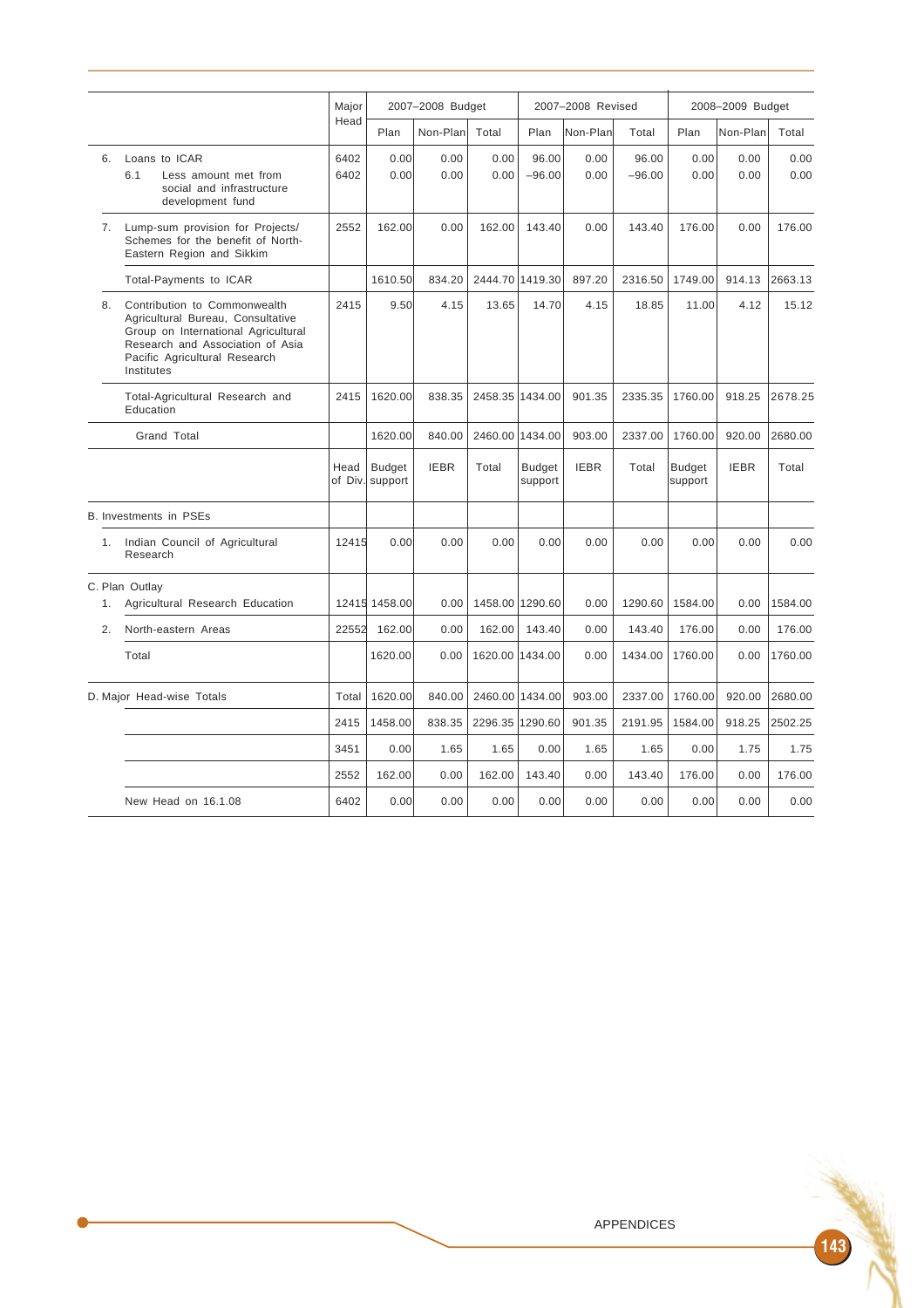## **(B) INDIAN COUNCIL OF AGRICULTURAL RESEARCH**

# **APPENDIX 1**

# **INDIAN COUNCIL OF AGRICULTURAL RESEARCH SOCIETY**

The Society shall have the following Ex-Officio Members:

- (i) President of the Society 1. Mr Sharad Pawar Minister of Agriculture Government of India, Krishi Bhavan New Delhi 110 001
- 2. Mr. Kanti Lal Bhuria Minister of State (Agriculture) Government of India, Krishi Bhavan New Delhi 110 114
- (ii) Union Ministers holding charge of Finance, Planning, Science and Technology, Education and Commerce (in case the Prime Minister is holding any of these portfolios, the Minister of State in the Ministry/ Department concerned)
- 3. Minister of Finance, Government of India North Block, New Delhi 110 001
- 4. Mr M V Rajasekharan Minister of State for Planning Yojana Bhawan, Government of India New Delhi 110 001
- 5. Mr Kapil Sibal Minister of Science & Technology, and Human Resource Development Government of India, Shastri Bhawan New Delhi 110 001
- 6. Mr Arjun Singh Minister for Human Resources Government of India New Delhi 110 001 7. Mr Kamal Nath
- Minister of Commerce,Government of India Udyog Bhawan, New Delhi 110 001
- (iv) Other Ministers in the Union Ministry of Agriculture 8. Mr Taslimuddin
- Minister of State for Animal Hisbandry, Dairying and Fisheries Krishi Bhawan, New Delhi 110 114
- (v) Ministers in the States/Incharge of Agriculture/Animal Husbandry/Fisheries

## **Andhra Pradesh**

- 9. Mr N Raghuveera Reddy Minister of Agriculture, Horticulture and Food Government of Andhra Pradesh Hyderabad (Andhra Pradesh) 500 022 10. Mr Budha Prasad Mandali
- Minister for Animal Husbandry, Fisheries and Dairy **Development** Government of Andhra Pradesh Hyderabad (Andhra Pradesh) 500 022

## **Arunachal Pradesh**

- 11. Mr Tersong Gyurne Minister for Agriculture, Animal Husbandry and **Horticulture** Government of Arunachal Pradesh Itanagar (Arunachal Pradesh) 791 111
- 12. Mr Chowna Mein Minister of Fisheries Government of Arunachal Pradesh Itanagar (Arunachal Pradesh) 791 111

**Assam**

- 13. Ms Pramila Rani Brahma Minister for Agriculture, Government of Assam Janta Bhavan, Guwahati (Assam) 781 006
- 14. Mr Khar Singh Engti Minister for Veterinary and Animal Husbandry Hill Area Development Government of Assam, Janta Bhavan Guwahati (Assam) 781 006
- 15. Mr Nurjamal Sarkar Minister for Fisheries Government of Assam, Janta Bhavan Guwahati (Assam) 781 006
- 16. Minister of Horticulture Government of Assam, Janta Bhavan Guwahati (Assam) 781 006

## **Bihar**

- 17. Mr Ram Narayan Mandal Minister for Animal Husbandry and Fisheries Government of Bihar Patna (Bihar) 800 015
- 18. Mr Nagmani Minister for Agriculture and Horticulture Government of Bihar Patna (Bihar) 800 015

## **Chhattisgarh**

19. Minister for Agriculture, Animal Husbandry & Fisheries Government of Chhatisgarh Raipur (Chhattisgarh)

#### **Delhi**

20. Minister for Agriculture Development and Food Animal Husbandry & Fisheries National Capital Territory of Delhi New Delhi 110 012

#### **Goa**

- 21. Mr Antanasio Monserette Minister of Agriculture Animal Husbandry and Horticulture Government of Goa, Panaji (Goa) 403 001
- 22. Mr Joaquim Braz Alemao Minister for Fisheries Government of Goa, Panaji (Goa) 403 001

#### **Gujarat**

- 23. Mr Dilipnanubhai Sanghani Minister for Agriculture, Animal Husbandry and Fisheries Government of Gujarat Gandhinagar (Gujarat) 382 010 24. Minister for Horticulture Government of Gujarat Gandhinagar
- (Gujarat) 382 010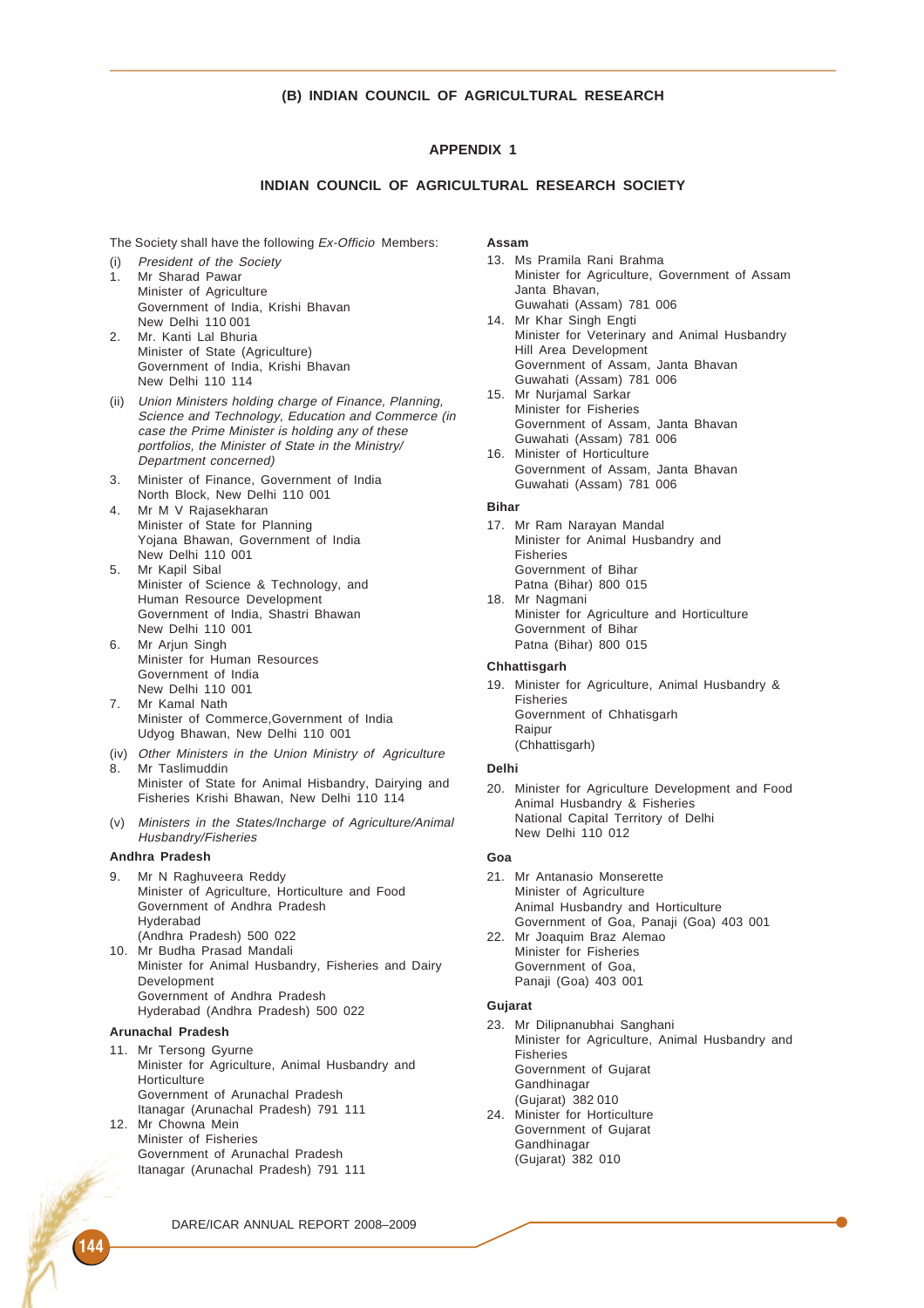#### **Haryana**

25. Mr Harmohinder Singh Chatha Minister for Agriculture, Horticulture, Animal Husbandry and Fisheries Government of Haryana Chandigarh (Haryana) 160 001

# **Himachal Pradesh**

- 26. Mr P K Dhumal Chief Minister and holding the charge of Agriculture, Animal husbandry and Fisheries Government of Himachal Pradesh Shimla (Himachal Pradesh) 171 001
- 27. Mr Narendra Bragla Minister of State for Horticulture Government of Himachal Pradesh Shimla (Himachal Pradesh) 171 001

### **Jammu and Kashmir**

- 28. Minister for Agriculture, Horticulture and Fisheries Government of Jammu and Kashmir Srinagar (Jammu and Kashmir) 190 001
- 29. Minister of Animal Husbandry Government of Jammu & Kashmir Srinagar (Jammu & Kashmir) 190 001
- 30. Minister of Horticulture Government of Jammu & Kashmir Srinagar 190 001

#### **Jharkhand**

31. Mr Nalin Soren Minister of Animal Husbandry, Horticulture and Fisheries Government of Jharkhand Ranchi (Jharkhand) 834 002

#### **Karnataka**

- 32. Mr Krishna Palemar Minister of Fisheries Government of Karnataka, Vidhan Soudha Bangalore (Karnataka) 560 001
- 33. Dv Revu Naik Belamagi Minister for Animal Husbandry Government of Karnataka, Vidhan Soudha Bangalore (Karnataka) 560 001
- 34. Mr S K Belubbi Minister for Horticulture Government of Karnataka Bangalore 560 001
- 35. Mr S A Ravindranath Minister for Agriculture Government of Karnataka, Vidhan Soudha Bangalore (Karnataka) 560 001

#### **Kerala**

- 36. Mr Mullakkara Ratnakaran Minister for Agriculture & Coir including Animal Husbandry and Horticulture Government of Kerala Thriuvananthapuram (Kerala) 695 001 37. Mr S Sharma
- Minister of Fisheries Government of Kerala Thiruvananthapuram (Kerala) 695 001

# **Madhya Pradesh**

- 38. Minister for Agriculture Government of Madhya Pradesh Bhopal (Madhya Pradesh) 423 006
- 39. Minister for Fisheries Government of Madhya Pradesh Bhopal (Madhya Pradesh) 423 006
- 40. Minister for Animal Husbandry Government of Madhya Pradesh Bhopal (Madhya Pradesh) 423 006
- 41. Minister for Horticulture Government of Madhya Pradesh Bhopal (Madhya Pradesh) 432 006

# **Maharashtra**

- 42. Mr Balasaheb Thorat Minister for Agriculture Government of Maharashtra Mumbai (Maharashtra) 400 032
- 43. Mr Haii Anees Majeed Ahmed Minister for Fisheries, Animal Husbandry and Dairy Development Government of Maharashtra Mumbai (Maharashtra) 400 032
- 44. Mr Vinay Vilasrao Kore Minister for Horticulture and Non-conventional Energy Government of Maharashtra Mumbai (Maharashtra) 400 032

#### **Manipur**

- 45. Mr D D Thaissi Minister of Animal Husbandry Government of Manipur Imphal (Manipur) 795 001
- 46. Mr N Loken Singh Minister for Agriculture Government of Manipur Imphal (Manipur) 795 001
- 47. Mr T Phungza Thang Tonsingh Minister for Horticulture Government of Manipur Imphal (Manipur) 795 001
- 48. Md Alauddin Khan Minister of Fisheries Government of Manipur Imphal 795 001

## **Meghalaya**

- 49. Mr E C Bamon Minister for Agriculture and Animal Husbandry & Veterinary Government of Meghalaya Meghalaya Secretariat Shillong (Meghalaya) 793 001
- 50. Dr A Pariong Minister for Horticulture Government of Meghalaya, Meghalaya Secretariat (C) Shillong (Meghalaya) 793 001

#### **Mizoram**

- 51. Minister for Agriculture and Horticulture Government of Mizoram Aizwal (Mizoram) 796 001
- 52. Minister for Animal Husbandry Government of Mizoram Aizwal (Mizoram) 796 001
- 53. Minister for Fisheries Government of Mizoram Aizwal (Mizoram) 796 001

#### **Nagaland**

## 54. Mr Neiphiu Rio

Chief Minister and holding charge of Horticulture and Fisheries Government of Nagaland Kohima (Nagaland) 797 001

55. Mr Chuben Murry Minister for Agriculture Government of Nagaland Kohima (Nagaland) 797 001

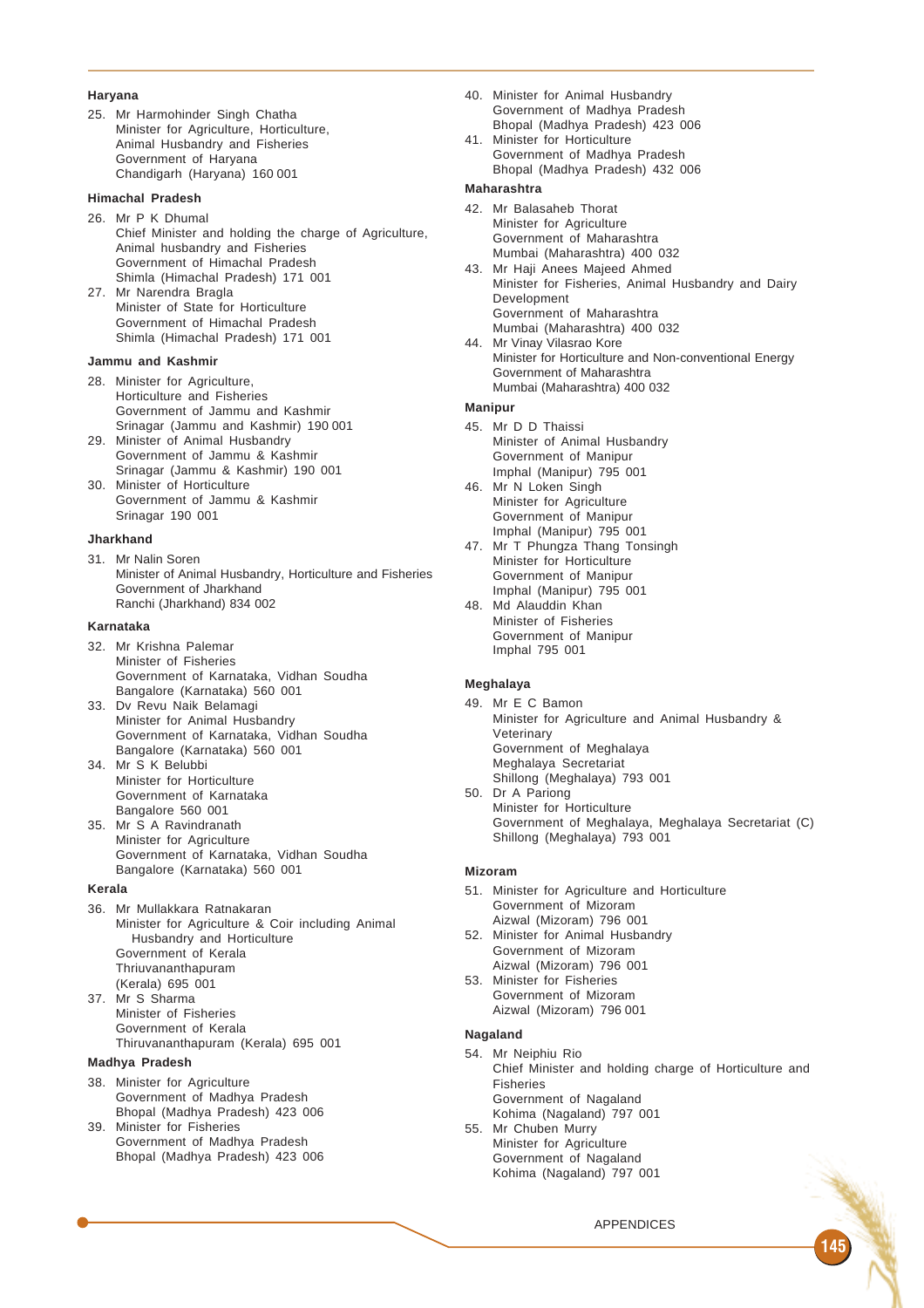56. Mr T R Zeliang Minister for Animal Husbandry Government of Nagaland Kohima (Nagaland) 797 001

#### **Orissa**

- 57. Mr Surinder Nath Nayak Minister for Agriculture and Horticulture Government of Orissa Bhubaneshwar (Orissa) 751 001
- 58. Mr Golak Bihari Naik Minister for Fisheries and Animal Resources Development Government of Orissa Bhubaneshwar (Orissa) 751 001

## **Puducherry**

- 59. Mr V Vaithilingam Chief Minister holding charge of Agriculture, and **Horticulture** Government of Puducherry Pondicherry 605 001
- 60. Mr T Malladi Krishna Rao Minister of Fisheries Government of Pondicherry Pondicherry 605 001
- 61. Mr T A Namawwirayom Minister of Animal Husbandry Govt. of Puducherry Puducherry 605 001

#### **Punjab**

- 62. Mr Sucha Singh Lamgha Minister of Agriculture Government of Punjab Chandigarh (Punjab) 160 001
- 63. Mr G S Ranike Minister of Animal Husbandry, Fisheries and Dairy Development Government of Punjab Chandigarh (Punjab) 160 001
- 64. Minister of Horticulture
	- Government of Punjab Chandigarh (Punjab) 160 001

## **Rajasthan**

65. Minister of State for Agriculture, Animal Husbandry and Horticulture Government of Rajasthan Jaipur (Rajasthan) 302 005

#### **Sikkim**

- 66. Mr Somnath Poudyal Minister for Agriculture Development and Horticulture Government of Sikkim Secretariat, Gangtok (Sikkim) 737 101
- 67. Ms Kalawati Subba Minister for Animal Husbandry and Fisheries Government of Sikkim Secretariat, Gangtok (Sikkim) 737 001

## **Tamil Nadu**

- 68. Mr Veera Pandi S Arumugam Minister for Agriculture and Horticulture Government of Tamil Nadu Chennai, (Tamil Nadu) 600 009
- 69. Mr K P P Sami Minister for Fisheries Government of Tamil Nadu Chennai (Tamil Nadu) 600 009
- 70. Mr P N Palanisamy Minister for Animal Husbandry Government of Tamil Nadu Chennai (Tamil Nadu) 600 009

# **Tripura**

71. Mr Aghore Debbarma Minister for Agriculture, Animal Husbandry and Horticulture Civil Secretariat, Government of Tripura Agartala (Tripura) 799 001 72. Mr Khagentra Jamatia Minister for Fisheries Government of Tripura Agartala (Tripura) 799 001

#### **Uttarakhand**

- 73. Mr Trivendra Singh Rawat Minister for Agriculture, Fisheries and Animal Husbandry Government of Uttarakhand Dehradun (Uttranchal) Uttarakhand
- 74. Mr Ajay Tamta Minister of Horticulture Government of Uttarakhand Dehradun

#### **Uttar Pradesh**

- 75. Mr Lakshmi Narayan Minister for Agriculture Government of Uttar Pradesh Lucknow (Uttar Pradesh) 226 001
- 76. Dr Awadhpal Singh Yadav Minister for Animal Husbandry Government of Uttar Pradesh Lucknow (Uttar Pradesh) 226 001
- 77. Mr Narayan Singh Minister for Horticulture Government of Uttar Pradesh Lucknow (Uttar Pradesh) 226 001
- 78. Mr Dharm Raj Nishad Minister of Fisheries Government of Uttar Pradesh Lucknow (Uttar Pradesh) 226 001

#### **West Bengal**

- 79. Mr Naren De Minister for Agriculture Government of West Bengal Writers' Building Kolkata (West Bengal) 700 001
- 80. Mr Anisur Rahman Minister for Animal Resources Development Government of West Bengal Kolkata, (West Bengal) 700 001
- 81. Mr Kironmoy Nanda Minister for Fisheries Government of West Bengal Kolkata (West Bengal) 700 001
- 82. Minister for Horticulture Government of West Bengal Writers Building Kolkata (West Bengal) 700 001
- (vi) Member of Planning Commission, Incharge of **Agriculture**
- 83. Mr Abhijit Sen Member (Agriculture), Planning Commission Yojana Bhavan New Delhi
- (vii) Six members of Parliament (Four elected by Lok Sabha and two elected by Rajya Sabha)
- 84. Vacant
- 85. Mr Sharad Anantrao Joshi 04.07.2010 Member of Parliament (RS) Angar Mala, Village Ambethan, Taluk khed, Distt Pune and 12-A Meena Bagh, New Delhi 110 001

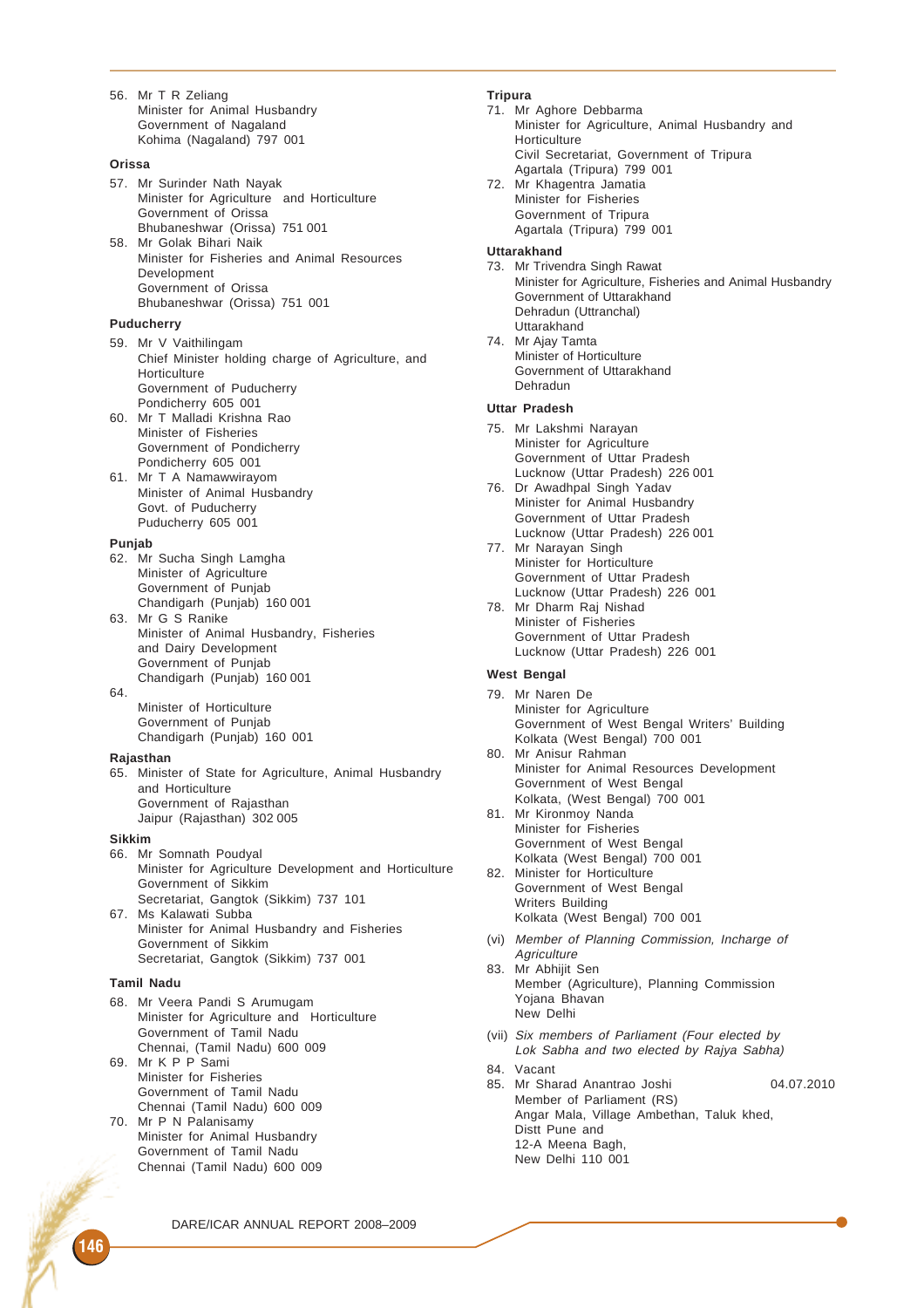| 86.<br>87. | Mr Mahdevrao Shivankar<br>Member of Parliament (LS),<br>Amgaon, Distt. Gondia 441 902<br>Maharashtra, and B-603, MS Flats,<br>BKS Marg, New Delhi 110 001<br>Mr K Manvendra Singh,<br>Member of Parliament (LS) | Till the expiry of<br>term in the<br>Lok Sabha<br>-do- |
|------------|-----------------------------------------------------------------------------------------------------------------------------------------------------------------------------------------------------------------|--------------------------------------------------------|
|            | Amagarh House, Dampier Nagar, Mathura,<br>Uttar Pradesh and 20, Willingdon Crescent,<br>New Delhi 110 001                                                                                                       |                                                        |
| 88.        | Mr Kishan Singh Sangwan<br>Member of Parliament (LS)<br>H. No. 563, Ward No. 4, Tehsil Road,<br>Gohana, Sonepat 131 001 Haryana and<br>18, Dr Rajendra Prasad Road,                                             | -do                                                    |
|            | New Delhi 110 001.<br>89. Mr V K Thummar<br>Member of Parliament (LS)<br>Amrut Complex, Station Road,<br>Amreli 365 601 Gujarat and<br>7, H C Mathur Lane, New Delhi 110 001                                    | -do-                                                   |
|            | (viii) Director-General, ICAR                                                                                                                                                                                   |                                                        |
|            | 90. Dr Mangala Rai<br>Director-General, ICAR<br>Krishi Bhavan, New Delhi 110 001                                                                                                                                |                                                        |
|            | (ix) All Secretaries in the Ministry of Agriculture                                                                                                                                                             |                                                        |
|            | 91. Mr T Nanda Kumar<br>Secretary (Agriculture and Co-operation)<br>Ministry of Agriculture, Department of Agriculture,<br>Krishi Bhavan, New Delhi 110 001                                                     |                                                        |
| 92.        | Ms N Gokulram<br>Secretary (ADF)<br>Krishi Bhavan.<br>New Delhi 110 114                                                                                                                                         |                                                        |
| (x)        | Secretary, Planning Commission                                                                                                                                                                                  |                                                        |
| 93.        | Mr Sabas Pani<br>Secretary, Planning Commission<br>Yojana Bhavan, New Delhi 110 001                                                                                                                             |                                                        |
|            | (xi) Secretary, Department of Biotechnology                                                                                                                                                                     |                                                        |
| 94.        | Mr M K Bhan<br>Secretary<br>Department of Biotechnology<br>CGO Complex, New Delhi 110 003                                                                                                                       |                                                        |
|            | (xii) Director-General, Council of Scientific and Industrial<br>Research, Anusandhan Bhawan, New Delhi 110 001                                                                                                  |                                                        |
| 95.        | Prof S K Brahmachari<br>Director General<br>Council of Science and Industrial Research<br>Anusandhan Bhawan, New Delhi 110 001                                                                                  |                                                        |
|            | (xiii) Chairman, University Grants Commission                                                                                                                                                                   |                                                        |
|            | 96. Dr S K Thorat<br>Chairman, University Grants Commission<br>Bahadur Shah Zafar Marg, New Delhi                                                                                                               |                                                        |
|            | (xiv) Chairman, Atomic Energy Commission (or Director,<br>Bhabha Atomic Research Centre, if nominated by<br>the Chairman, Atomic Energy Commission)                                                             |                                                        |
| 97.        | Mr Anil Khakodkar<br>Chairman, Atomic Energy Commission and Secretary<br>to the Government of India<br>Department of Atomic Energy<br>Anushakti Bhavan, Chhatrapati Shivaji<br>Maharaj Marg, Mumbai 400 039     |                                                        |

| (xv) Member, Finance (Secretary/Additional Secretary<br>in the Ministry of Finance), Government of India,<br>Alternate Member-Financial Adviser (DARE/ICAR)                                                                                                                        |            |
|------------------------------------------------------------------------------------------------------------------------------------------------------------------------------------------------------------------------------------------------------------------------------------|------------|
| 98.<br>Ms Rita Menon<br>Special Secretary to the Government of India<br>Ministry of Finance, Department of Expenditure<br>New Delhi 110 001                                                                                                                                        |            |
| (xvi) Four Vice-Chancellors of the Agricultural<br>Universities nominated by the President                                                                                                                                                                                         |            |
| Dr Vijay Mehta<br>99.<br>Vice-Chancellor                                                                                                                                                                                                                                           | 9.4.2010   |
| Dr Balasaheb Sawant Konkan<br>Krishi Vidyapeeth, Dapoli<br>Ratnagiri, Maharashtra 415 712<br>100. Dr N N Singh<br>Vice-Chancellor<br>Birsa Agricultural University<br>Ranchi 834 006                                                                                               | 09.4.2010  |
| Jharkhand<br>101. Dr P Raghava Reddy<br>Vice-Chancellor                                                                                                                                                                                                                            | 07.02.2011 |
| Acharya N.G. Ranga Agricultural University<br>Rajendra Nagar, Hyderabad 500 030<br>Andhra Pradesh                                                                                                                                                                                  |            |
| 102. Dr R K Samanta<br>Vice-Chancellor<br>Bidhan Chandra Krishi Vishwavidyalaya<br>District Nadia 741 252<br>West Bengal                                                                                                                                                           | 29.07.2011 |
| (xvii) Five technical representatives, namely Agricultural<br>Commissioner, Horticultural Commissioner, Animal<br>Husbandry Commissioner, Fisheries Development<br>Commissioner from the Union Ministry of Agriculture<br>and Inspector-General of Forests, Government of<br>India |            |
| 103. Dr N B Singh<br>Agricultural Commissioner<br>Department of Agriculture and Co-operation                                                                                                                                                                                       | Ex-officio |
| Krishi Bhavan, New Delhi 110 001<br>104. Dr M L Choudhary<br>Horticultural Commissioner, Department of                                                                                                                                                                             | Ex-officio |
| Agriculture,<br>Krishi Bhavan, New Delhi 110 001<br>105. Dr S K Bandyopadhyay<br>Animal Husbandry<br>Commissioner                                                                                                                                                                  |            |
| Department of Agriculture, Krishi Bhawan,<br>New Delhi                                                                                                                                                                                                                             |            |
| 106. Mr M K R Nair<br><b>Fisheries Development Commissioner</b><br>Department of Agriculture, Krishi Bhavan                                                                                                                                                                        | Ex-officio |
| New Delhi 110 001<br>107. Mr N K Joshi<br>Inspector-General of Forests,<br>Government of India<br>Department of Environment and Forests<br>CGO Complex, Lodi Road,<br>New Delhi 110 003                                                                                            | Ex-officio |
| (xviii) Fifteen scientists from within and outside the<br>Council, including one from the Indian Council of<br>Medical Research nominated by the President                                                                                                                         |            |
| 108. Dr M V Gupta<br>C- 502, Aditya Elite<br>B.S. Maktha, Somajiguda                                                                                                                                                                                                               | 9.4.2010   |

H.No. 6-3-1119, Hyderabad 500 016

(Andhra Pradesh)

147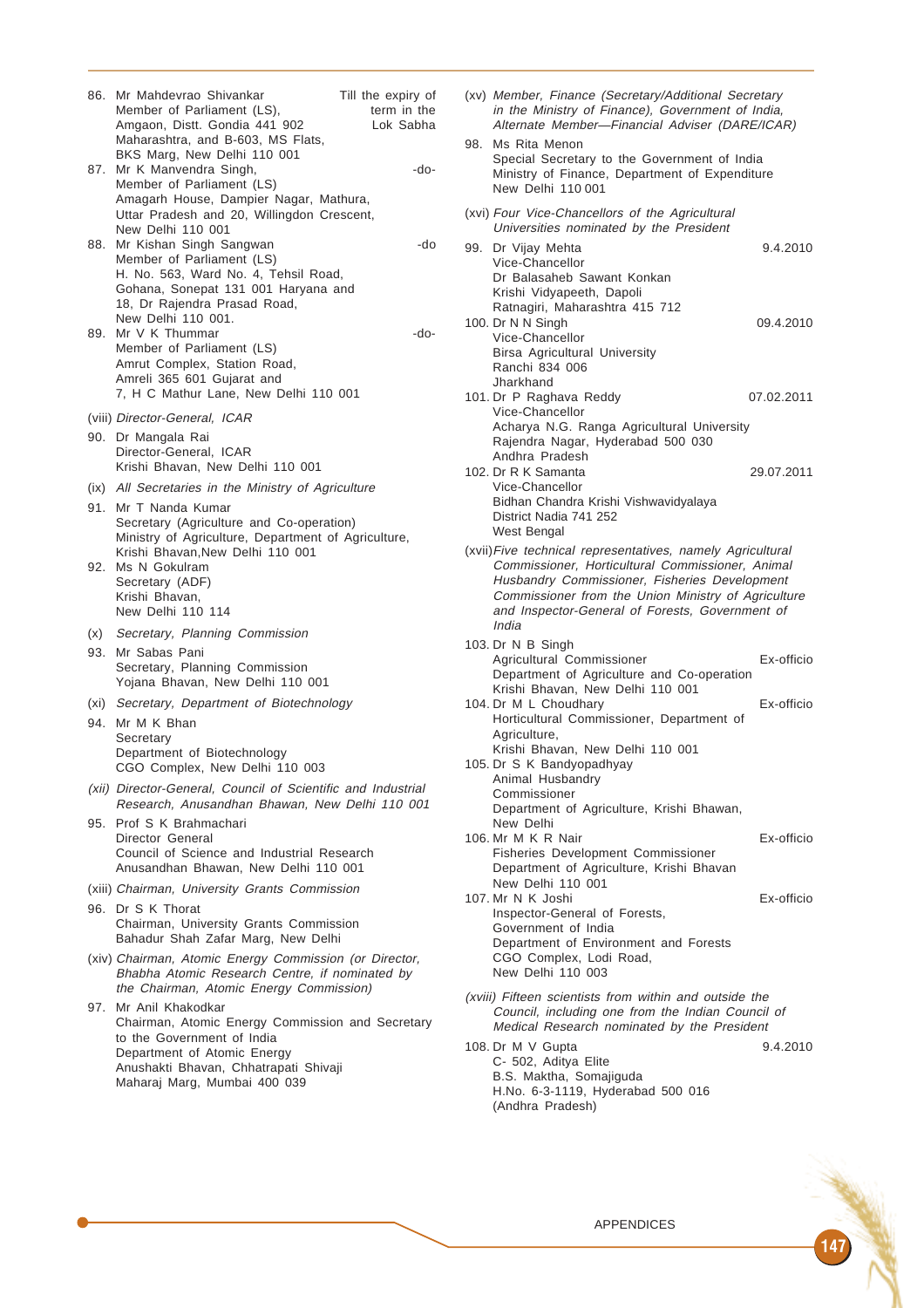| 109 Dr T J Pandian<br>Former National Professor                | 9.4.2010   |
|----------------------------------------------------------------|------------|
| Madurai Kamaraj University                                     |            |
| 9, Old Natham Road                                             |            |
| Madurai- 625 014                                               |            |
| (Tamil Nadu)                                                   |            |
| 110 Prof Sudhir K Sapori                                       | 9.4.2010   |
| Group Leader<br>International Centre for Genetic               |            |
| Engineering and Biotechnology,                                 |            |
| Near JNU Campus, Aruna Asaf Ali Road,                          |            |
| New Delhi 110 067                                              |            |
| 111 Dr N Panda                                                 | 9.4.2010   |
| Plot No. 62/63, Opp. Unit 8,                                   |            |
| Boy's Singh School                                             |            |
| P.O. Baramunda,<br>Bhubaneshwar 751 003 (Orissa)               |            |
| 112. Dr N N Goswami                                            | 9.4.2010   |
| JD 20D, Pitampura,                                             |            |
| Delhi- 110 088                                                 |            |
| 113. Dr T C Thakur                                             | 9.4.2010   |
| National Professor                                             |            |
| College of Technology                                          |            |
| GB Pant University of                                          |            |
| Agriculture & Technology                                       |            |
| Pantnagar 263 145<br>Distt. Udham Singh Nagar (Uttarakhand)    |            |
| 114. Dr Gyanendra Singh                                        | 9.4.2010   |
| Vice-Chancellor                                                |            |
| Mahatama Gandhi Chitrakoot Gramodaya                           |            |
| Vishwavidyalaya                                                |            |
| Chitrakoot Distt. Satna 485 331                                |            |
| (Madhya Pradesh)                                               |            |
| 115. Dr M Mahadevappa                                          | 9.4.2010   |
| Former-Chairman<br>Agricultural Scientists Recruitment Board   |            |
| 1576, Ist Cross, Chandra Layout                                |            |
| Bangalore 560 040                                              |            |
| 116. Dr J B Chowdhary                                          | 01.07.2010 |
| 906, Sumeru Towers                                             |            |
| Kaushambi, Ghaziabad                                           |            |
| 117. Dr C D Mayee<br>Chairman                                  | 9.4.2010   |
| Agricultural Scientists Recruitment Board                      |            |
| New Delhi 110 012                                              |            |
| 118. Dr Asis Datta                                             | 9.4.2010   |
| Former Vice-Chancellor                                         |            |
| Jawaharlal Nehru University & Director,                        |            |
| <b>NIPGR</b>                                                   |            |
| Aruna Asaf Ali Margt, JNU Campus                               |            |
| Post Box No. 10531, New Delhi 110 067<br>119. Dr K Pradhan     | 9.4.2010   |
| Former Vice-Chancellor                                         |            |
| Orissa University of Agriculture & Technology                  |            |
| H-101, Som Vihar Apartments                                    |            |
| R.K. Puram, New Delhi 110 022                                  |            |
| 120. Dr S S Acharya                                            | 9.4.2010   |
| Honorary Professor                                             |            |
| Institute of Development Studies                               |            |
| 8-B, Jhalana, Institutional Area<br>Jaipur 302 004 (Rajasthan) |            |
| 121. Mr J N L Srivastava                                       |            |
| Former Secretary                                               |            |
| Department of Agriculture and Cooperation                      |            |
| Government of India                                            |            |
| Kothi No. 316, Sector 17-A                                     |            |
| Gurgaon 122 001 (Haryana)                                      |            |
| Representative of ICMR                                         |            |
| 122. Dr G S Toteja<br>Scientist                                | 08.10.2009 |
| Division of Reproductive Health and Nutrition                  |            |
| Indian Council of Medical Research                             |            |
| Ansari Nagar, PB 4911, New Delhi 110 029                       |            |
|                                                                |            |

| (xix) Three representatives of Commerce and Industry<br>nominated by the President                                                                                                  |            |
|-------------------------------------------------------------------------------------------------------------------------------------------------------------------------------------|------------|
| 123. Mr Gokul Patnaik<br>Chairman<br>Global Agri. Systems Pvt. Ltd.                                                                                                                 | 06.05.2010 |
| K-13 A, Hauz Khas Enclave, New Delhi 110 016<br>124. Mr M Manickam<br>Vice-Chairman & Managing Director<br>M/s. Shakti Sugars Limited<br>180, Race Course Road<br>Post Box No. 3775 | 06.05.2010 |
| Coimbatore 641 018 and 149 Vasant Enclave<br>New Delhi 110 057<br>125. Ms Megha Borase                                                                                              | 06.05.2010 |
| President<br><b>Flower Growers Association</b><br>20/4, Kulkarni Baug Opp. B Y K College<br>Nasik 422 005 Maharashtra                                                               |            |
| (xx) One farmer from each region mentioned in Rule 60(a)<br>and four representatives of rural interest nominated by<br>the President                                                |            |
| 126. Prof D P Tripathi<br>C-9/9782 Vasant Kunj                                                                                                                                      | 08.06.2011 |
| New Delhi 110 070<br>127. Mr Anand Thakur<br>At Post Vangaon, Tal. Dhanu<br>District Thane                                                                                          | 08.06.2011 |
| Maharashtra<br>128. Ms Usha Barwale Zehr<br>Maharashtra Hybrid Seeds<br>Company Limited<br>Post Box No. 78                                                                          | 08.06.2011 |
| Jalna 431 203 Maharashtra<br>129. Mr Sudhir Kumar Bhargava<br>Agroman Systems Pvt. Ltd.<br>25/2, Tardeo AC Market                                                                   | 08.06.2011 |
| Tardeo, Mumbai 400 034<br>130. Ms Rinchin Droma<br>Rungkhung P.O. Dirang                                                                                                            | 08.06.2011 |
| West Kameng Dist. 790 101<br>Arunachal Pradesh<br>131. Ms Asha Kashyap<br>Village - Pawar<br>Panchayat- Thadi<br>Post Office - Shoghi                                               | 08.06.2011 |
| Block-Mashobra, District Shimla 173 219<br>132. Vacant                                                                                                                              |            |
| 133. Vacant<br>(xxi) Four representatives of Rural Interest<br>134. Mr Sopan Kanchan<br>Irrigation Colony<br>At & Post Office: Uruli Kanchan                                        | 08.06.2011 |
| District: Pune 412 202<br>135. Dr Chanda Nimbkar<br>Director<br>Animal Husbandry Division                                                                                           | 08.06.2011 |
| Nimbkar Agricultural Research Instt.<br>P.O. Box. 23, Phaltan<br>Maharashtra 415 523                                                                                                |            |
| 136. Shri D S Ananth Kumar<br>Planter<br>Sathya Sai Estate, Mahadev Pet,                                                                                                            | 08.06.2011 |
| Madikeri, Coorg District, Karnataka<br>137. Vacant                                                                                                                                  |            |
| (xxi) Four Directors of the ICAR Research Institutes,<br>nominated by the President                                                                                                 |            |
| 138. Dr O M Bambawale<br>Director<br>National Centre for Integrated Pest Management<br>LBS Building Pusa Campus<br>New Delhi 110 012                                                | 9.4.2010   |
|                                                                                                                                                                                     |            |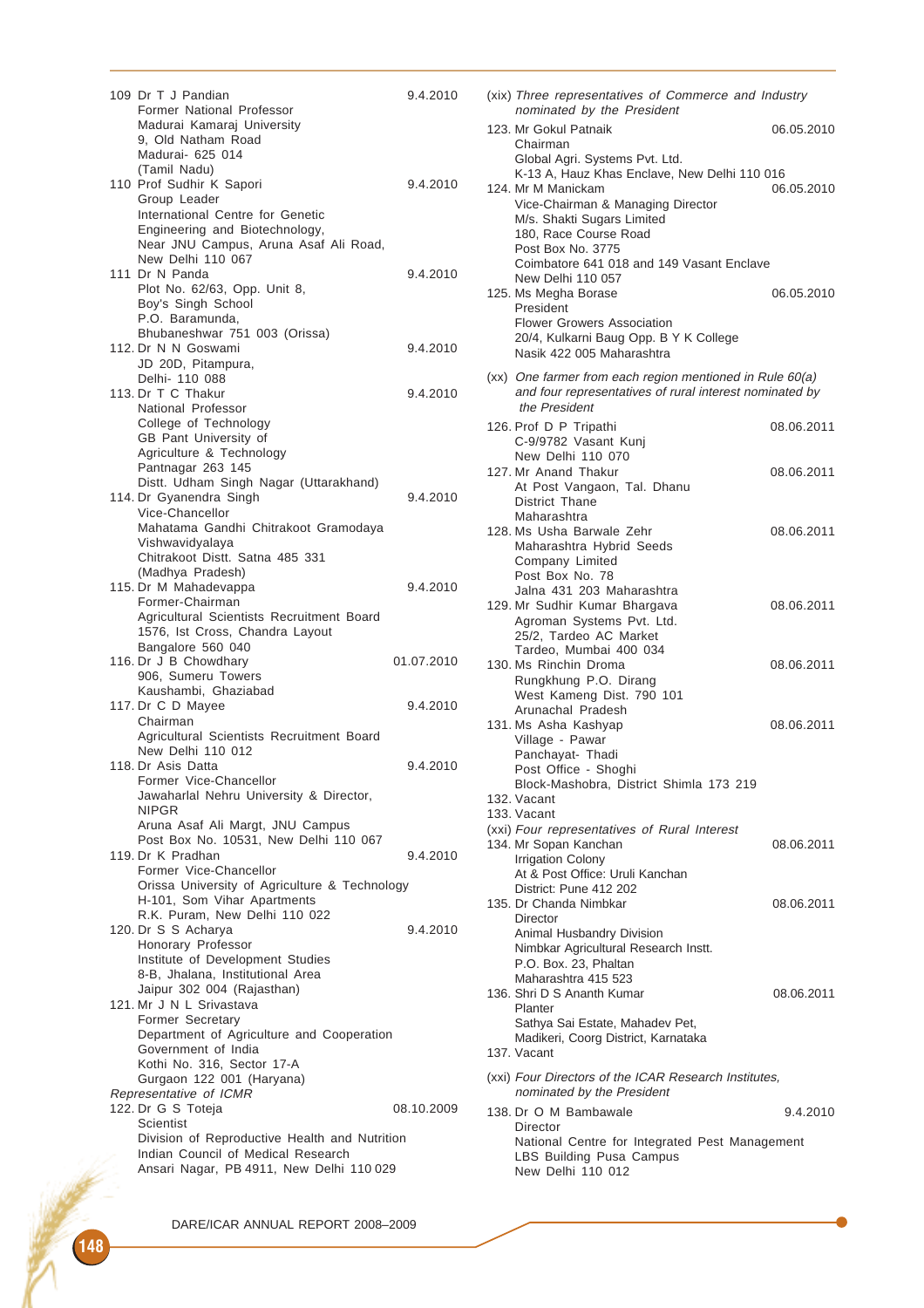| 139. Dr K A Singh                                                     | 9.4.2010   |
|-----------------------------------------------------------------------|------------|
| Director                                                              |            |
| Indian Grassland & Fodder Research Institute                          |            |
| Jhansi 238 003 (Uttat Pradesh)                                        |            |
| 140. Dr B P Singh                                                     | 31.01.2010 |
| Director                                                              |            |
| Central Avian Research Institute<br>Izatnagar 243 122 (Uttar Pradesh) |            |
|                                                                       |            |

141. Dr K K Vass 9.4.2010 Director Central Inland Capture Fisheries Research Institute, Barrackpore Kolkata 743 101(West Bengal)

(xxii)Secretary, Indian Council of Agricultural Research

142. Mr A K Upadhyay Member-Secretary, ICAR Krishi Bhavan, New Delhi 110 014

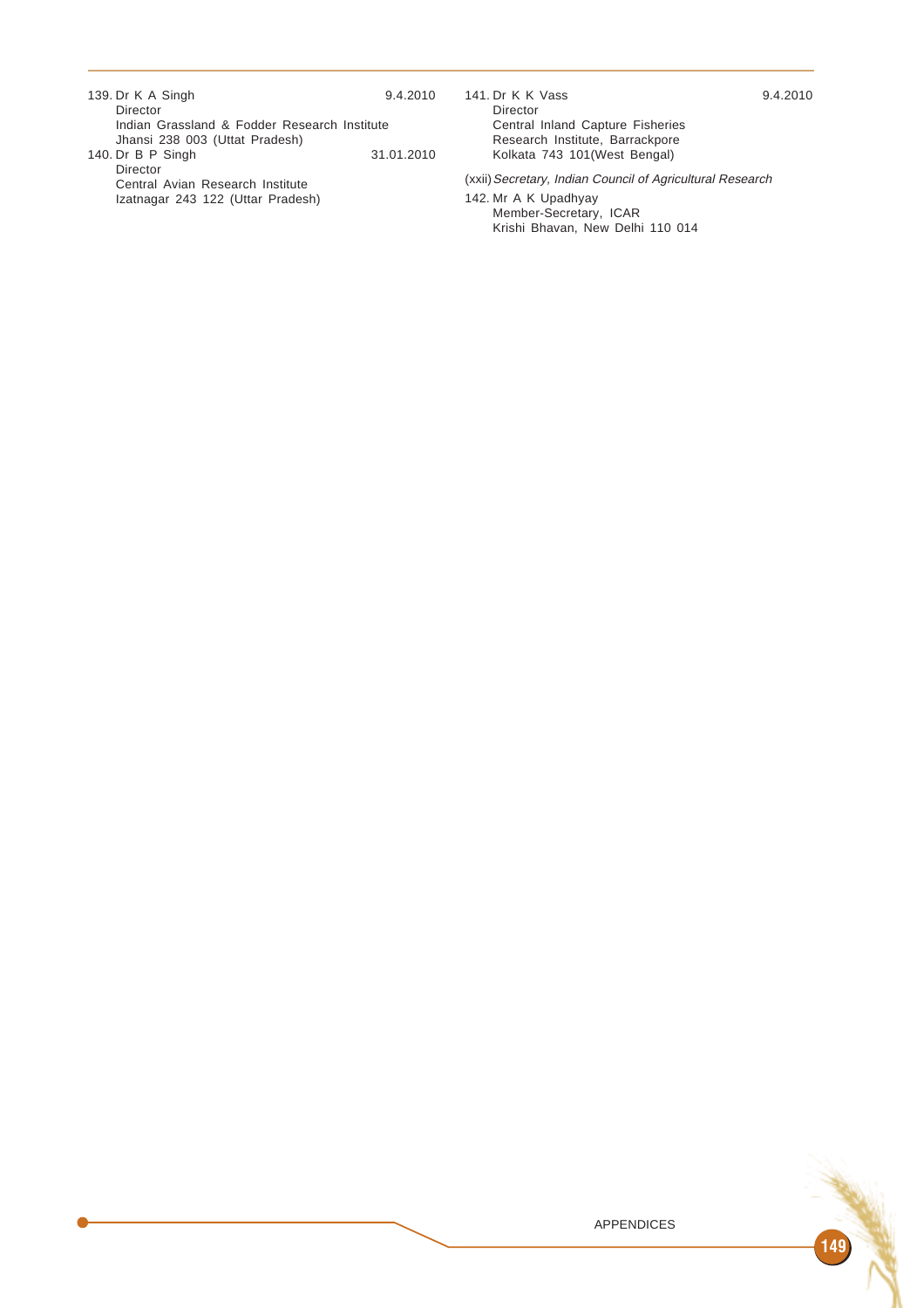# **GOVERNING BODY**

#### **Chairman**

1. Dr Mangala Rai Director-General Indian Council of Agricultural Research Krishi Bhavan, New Delhi 110 001

# **Ex-officio Members**

- **Member-Finance**
- 2. Ms Rita Menon Special Secretary to the Government of India Ministry of Finance, Department of Expenditure New Delhi 110 001

#### **Secretary, Planning Commission**

3. Mr Subas Pani **Secretary** Planning Commission Yojna Bhavan, New Delhi 110 001

## **Secretary, Agriculture**

4. Mr T Nanda Kumar Secretary (Agriculture and Coop), Government of India Ministry of Agriculture, Department of Agriculture, Krishi Bhavan, New Delhi 110 114

## **Chairman, University Grants Commission**

5. Dr S K Thorat Chairman University Grants Commission Bahadur Shah Zafar Marg, New Delhi 110 002

# **Secretary, Animal Husbandry and Dairying**

- 6. Mr Pradeep Kumar Secretary (ADF) Department of Animal Husbandry and Dairying & Fisheries Krishi Bhavan, New Delhi 110 114
- **Secretary, Department of Biotechnology**
- 7. M K Bhan Secretary Department of Biotechnology CGO Complex, New Delhi 110 002 **Director-General Council of Scientitic and Industrial**
- **Research** 8. Prof S K Brahmachari Director-General Council of Scientist and Industrial Research Anusandhan Bhawan, Rafi Marg, New Delhi 110 001

#### **Members**

Four scientists (including one Management Expert) who are not employees of the ICAR and are nominated by the President

## **Management Expert**

9. Mr J N L Srivastava Former Secretary, DOAC Government of India Kothi No. 316, Sector 17 A Gurgaon (Haryana) 122 001

#### **Scientists**

10. Dr T J Pandian 09.04.2010 Former ICAr National Professor Kamaraj University 9, Old Natham Road, Madurai (Tamil Nadu) 625 014

| 11. Dr C D Mayee<br>Chairman                         | 09.04.2010  |
|------------------------------------------------------|-------------|
| <b>Agricultural Scientists Recruitment</b>           |             |
| Board, Pusa,                                         |             |
| New Delhi 110 012                                    |             |
| 12. Dr Asis Datta<br>Former Vice-Chancellor          | 0.9.04.2010 |
| Jawaharlal Nehru University & Director,              |             |
| <b>NCPGR</b>                                         |             |
| Aruna Asaf Ali Marg                                  |             |
| JNU Campus, POst Boxt No. 10531                      |             |
| NFW Delhi 110 067                                    |             |
| Three Vice-Chancellors (nominated by the President)  |             |
| 13. Dr P Raghava Reddy                               | 7.02.2011   |
| Vice-Chancellor                                      |             |
| Acharya N G Ranga Agricultural University            |             |
| Hyderabad 500 030<br>14. Dr R K Samanta              |             |
| Vice-Chancellor                                      | 29.07.2011  |
| Bidhan Chandra Krishi Vishwa Vidyalaya               |             |
| Mohanpur                                             |             |
| West Bengal                                          |             |
| 15. Dr Vijay Mehta                                   | 09.04.2010  |
| Vice-Chancellor                                      |             |
| Dr Balasaheb Sawant Konkan                           |             |
| Vidyapeeth, Dapoli<br>Maharashtra 415 712            |             |
|                                                      |             |
| These Mambara of Darliament (Ture from Lak Cabbe and |             |

#### **Three Members of Parliament (Two from Lok Sabha and one from Rajya Sabha) nominated by the President**

| 16. Mr Mahdevrao Shivankar                              | 16.08.2009 |
|---------------------------------------------------------|------------|
| Member of Parliament (Lok Sabha)                        |            |
| Amgaon, Gundia 441 902 and                              |            |
| B 603, MS Flats, B K S Marg                             |            |
| New Delhi 110 001                                       |            |
| 17. Mr Manvendra Singh                                  | 16.08.2009 |
| Member of Parliament (Lok Sabha)                        |            |
| Amgarmala House, Dambiev Nagar                          |            |
| Mathura and                                             |            |
| 20, Willigdon Cresent                                   |            |
| New Delhi 110 001                                       |            |
| 18. Mr Sharad Anantrao Joshi                            | 19.06.2009 |
| Member of Parliament (Rajya Sabha)                      |            |
| Angarmala, Vill. Ambethom, Taluk Khed,                  |            |
| Distt. Pune and                                         |            |
| 12 A, Meena Bagh, New Delhi 110 001                     |            |
| Three Fermeral Depresentatives of rural areas nominated |            |

#### **Three Farmers/Representatives of rural areas nominated by the President**

| 19. Prof. D P Tripathi                  | 08.06.2011 |
|-----------------------------------------|------------|
| C-9/9782 Vasant Kunj                    |            |
| New Delhi 110 070                       |            |
| 20. Dr Chandra Nimbkar                  | 08.06.2011 |
| Director                                |            |
| Animal Husbandry Division               |            |
| Nimbkar Agricultural Research Institute |            |
| P O Box 23, Phaltan                     |            |
| Maharashtra 415 523                     |            |
| 21. Mr Sudhir Kumar Bhargava            | 08.06.2011 |
| Director                                |            |
| Agroman Systems Pvt Ltd.                |            |
| 25/2. Tardeo A C Market                 |            |
| Tardeo, Mumbai 400 034                  |            |
| Maharashtra                             |            |
|                                         |            |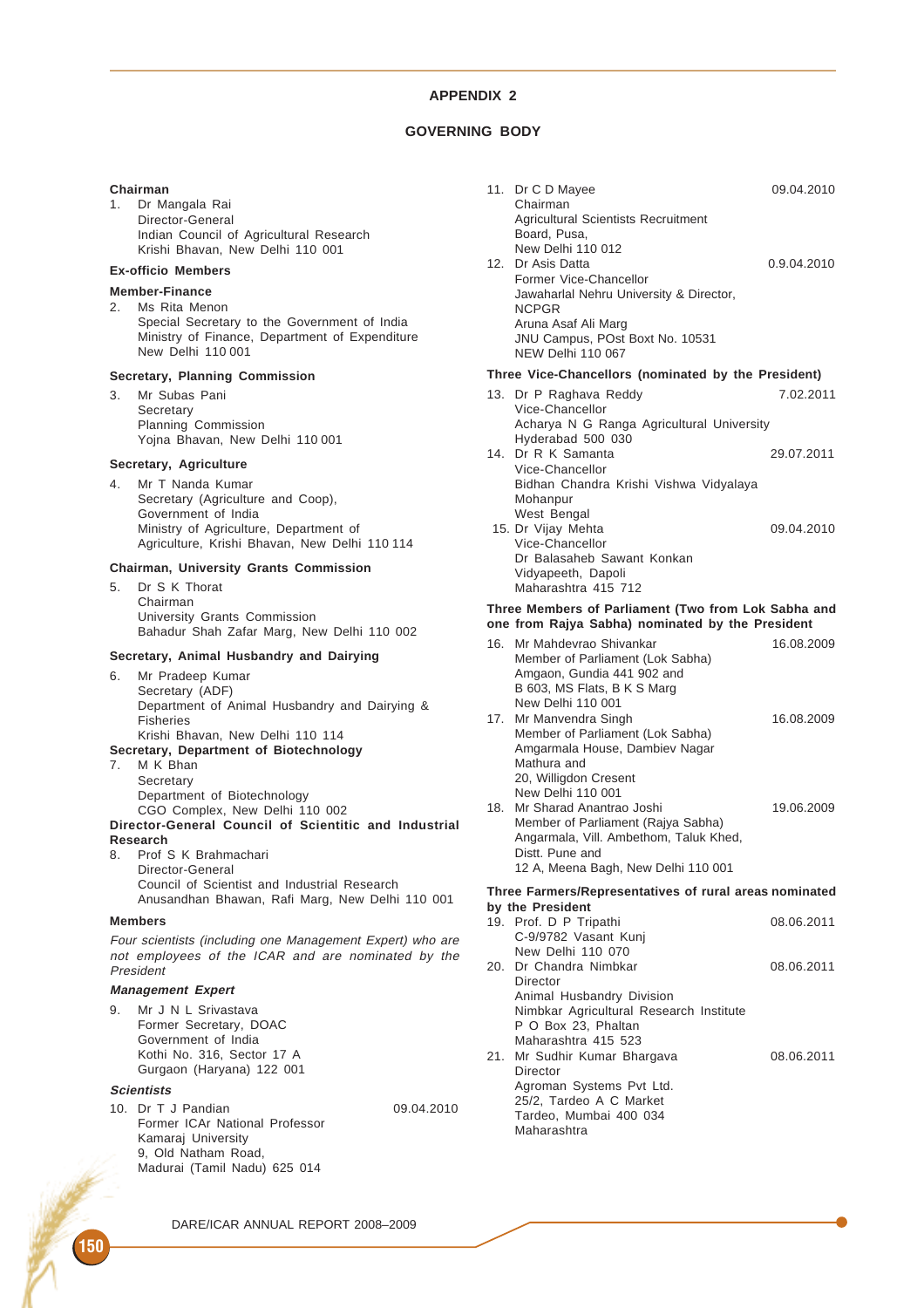**Three Directors of Research Institutes of the Council nominated by the President**

- 22. Dr O M Bambawale 09.04.2010 Director National Centre for Integrated Pest Management LBS Building, Pusa Campus New Delhi 110 012 23. Dr B P Singh 31.01.2010
- Director Central Avian Research Institute Izatnagar 243 122 Uttar Pradesh
- 24. Dr K K Vass 09.04.2010 Director Central Inland Capture Fisheries Research Institute, Barrackpore Kolkata 743 101 (West Bengal)

# **Member-Secretary**

25. Mr A K Upadhyay Additional Secretary (DARE) and Secretary Indian Council of Agricultural Research Krishi Bhawan New Delhi 110 001

#### **APPENDIX 3**

## **SENIOR OFFICERS AT THE HEADQUARTERS OF THE ICAR**

# **1. Dr Mangala Rai**

Director-General, ICAR and Secretary to the Government of India Department of Agricultural Research and Education

## **2. Mr A K Upadhyay**

Secretary, ICAR and Additional Secretary to Government of India Department of Agricultural Research and Education

# **Deputy Directors-General**

- 1. Dr Puranjan Das (Agricultural Extension) up to 31.12.08
- 2. Dr A K Singh (Natural Resource Management)
- 3. Dr S Ayyappan (Fisheries)
- 4. Dr Nawab Ali (Agricultural Engineering) up to 31.12.08
- 5. Dr S P Tiwari (Education)
- 6. Dr H P Singh (Horticulture)
- 7. Dr P L Gautam (Crop Sciences) up to 31.12.08
- 8. Dr K M Bujarbaruah (Animal Sciences)

#### **Assistant Directors-General**

#### **Crop Science**

- 1. Dr K C Jain (Commercial Crops)
- 2. Dr S N Shukla (Food and Fodder Crops)
- 3. Dr T P Rajendran (Plant Protection)
- 4. Dr N D Jambhale (Seeds)
- 5. Dr V D Patil (OP)

#### **Horticulture**

- 1. Dr S N Pandey (Horticulture-I) up to 31.10.08
- 2. Dr U C Srivastava (Horticulture-II)

# **Natural Resource Management**

- 1. Dr P D Sharma (Soils)
- 2. Dr A K Gogoi (Agronomy)

## **Engineering**

- 1. Dr P Chandra (Process Engineering)
- 2. Dr S K Tandon (Engineering)

#### **Animal Sciences**

- 1. Dr Lal Krishna (Animal Health)
- 2. Dr T J Rasool (AP&B)
- 3. Dr O P Dhanda (ANP)

# **Fisheries**

1. Dr V V Sugunan (Inland Fisheries)

# **Education**

- 1. Dr G C Tiwari (EPD)
- 2. Dr R K Mittal (EQR)

## **Extension**

- 1. Dr A K Mehta (Agril. Extn.)
- 2. Dr Ram Chand (KVK)

**ARIS** 1. Dr T P Trivedi

# **Others**

- 1. Dr J P Mishra (ESM & Co-ordinator)
- 2. Dr K S Khokhar (PIM)
- 3. Dr S Mauria (IPR & Policy)

#### **Principal Scientists**

## **Crop Science**

- 1. Dr A K Sharma (Food Crops)
- 2. Dr C P Singh (Seeds)
- 3. Dr Sudhir Kochhar (PB)
- 4. Dr Sanjeev Saxena
- 5. Dr G N Mishra

## **Natural Resource Management**

- 1. Dr D K Paul (IWM)
- 2. Dr P P Biswas (Soil)
- **Education**
- 1. Dr S D Sharma (HRD)
- **Fisheries**
- 1. Dr Anil Aggarwal (Marine Fisheries)
- 2. Dr Usha Moza

#### **Animal Sciences**

- 1. Dr Ranjan Gupta
- 2. Dr Vineet Bhasin

### **ARIS Unit**

1. Dr D K Aggarwal

**Extension**

1. Dr A M Narula

#### **Engineering** Nil

# **Others**

- 1. Dr A K Bawa (DG Section)
- 2. Dr D B S Sehra (ES&M)
- 3. Dr Ravindra Kumar (Awards)

#### **National Agricultural Innovation Project**

- 1. Dr Mruthyunjaya, National Director
- 
- 2. Dr J P Mittal, National Coordinator<br>3. Dr A P Srivastava, National Coordi 3. Dr A P Srivastava, National Coordinator
- 4. Dr N T Yaduraju, National Coordinator
- 5. Dr A Bandhopadhyay, National Coordinator

#### **Administration**

#### **Directors**

1. Mr K K Bajpai, Director (P)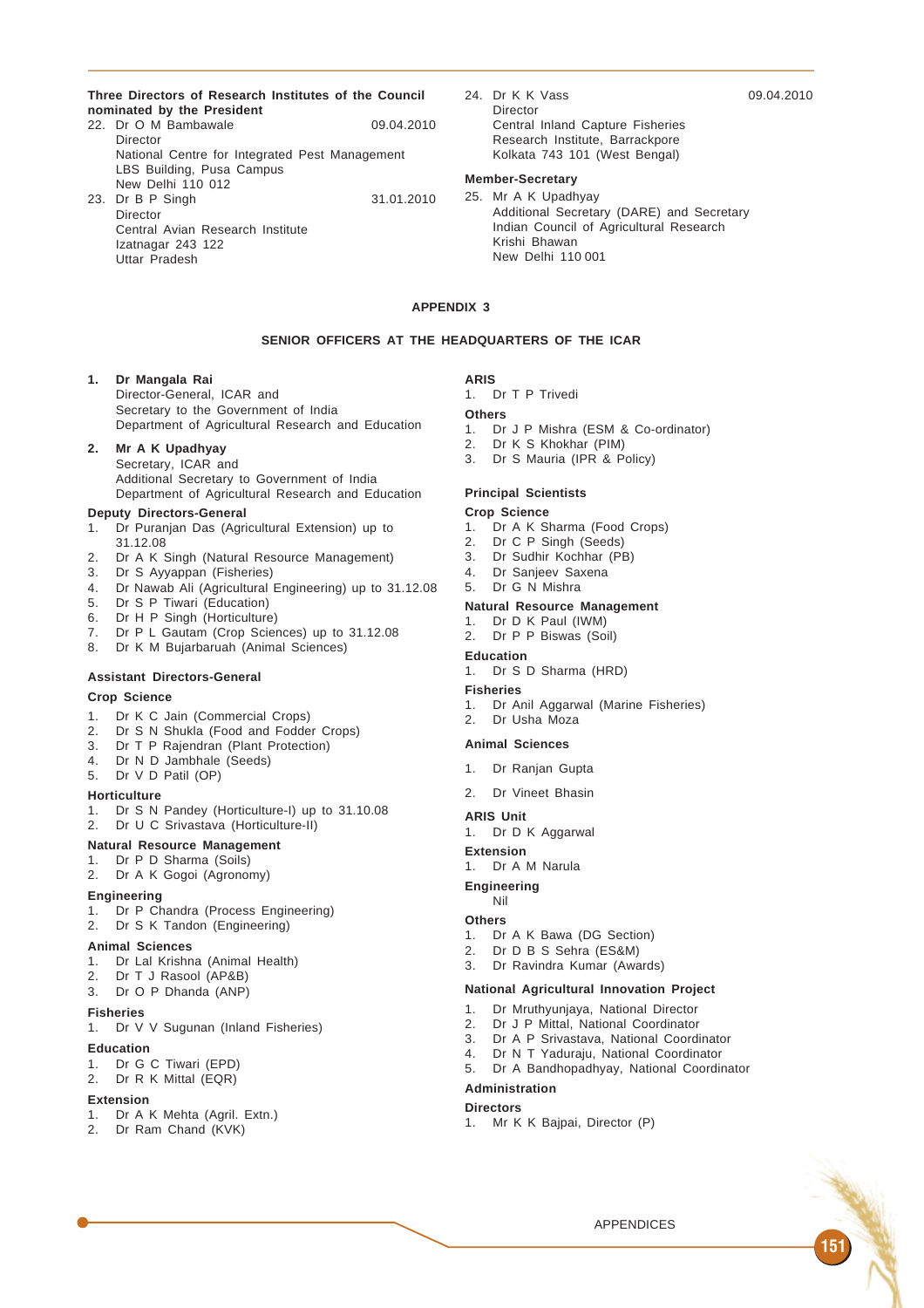- 2. Mr Devendra Kumar, Director (F)<br>3. Mr H C Joshi Director (OL)
- Mr H C Joshi, Director (OL)
- 4. Mr V P Kothiyal, Director (Works)

# **Deputy Secretaries**

- 1. Mr J Ravi
- 2. Mr B N Rao
- 3. Mr Sanjay Gupta
- 4. Mr H L Meena<br>5. Mr A C Ghosh
- Mr A C Ghosh
- 6. Ms Shashi Prabha Razdan 7. Mr S N Mitra
- **Others**
- 1. Mr B N P Pathak, Legal Advisior
- 

# **Agricultural Scientists' Recruitment Board**

1. Dr C D Mayee, Chairman

- 2. Dr N K Tyagi, Member<br>3. Dr M J Modavil. Member
- Dr M J Modavil, Member
- 4. Mr N S Randhawa, Secretary
- 5. Mr Vikram Singh, Controller of Examination

#### **Directorate of Information and Publications of Agriculture**

- 1. Dr T P Trivedi, Project Director
- 2. Dr R P Sharma, Editor (English) and Unit Incharge
- 3. Mr V K Bharti, Chief Production Officer
- 4. Mr Kuldeep Sharma, Editor (Hindi) and Unit Incharge
- 5. Mr Hans Raj, Information System Officer
- 6. Mr S K Joshi, Business Manager
- 7. Dr B N Chattopadhya<br>8. Dr P Vishaki, Librariar
- Dr P Vishaki, Librarian, Krishi Bhavan
- 9. Mr Anil Sharma, Public Relations Officer

## **APPENDIX 4**

#### **ICAR INSTITUTES AND THEIR DIRECTORS**

## **National Institutes**

- 1. Dr S A Patil Indian Agricultural Research Institute New Delhi 110 012
- 2. Dr S P S Ahlawat Indian Veterinary Research Institute Izatnagar (Uttar Pradesh) 243 122
- 3. Dr A K Srivastava National Dairy Research Institute Karnal (Haryana) 132 001
- 4. Dr Dilip Kumar Central Institute of Fisheries Education Jaiprakash Road, Seven Bungalow (Versova) Mumbai (Maharashtra) 400 061
- 5. Dr S M Ilyas National Academy of Agricultural Research and Management, Rajendranagar (Andhra Pradesh) 500 030

#### **Agricultural Sciences**

- 6. Dr R C Srivastava Central Agricultural Research Institute Andaman and Nicobar Group of Islands P B 181 Port Blair (Andamans & Nicobar Islands) 744 101
- 7. Dr K P R Vittal Central Arid Zone Research Institute Jodhpur (Rajasthan) 342 003
- 8. Dr M M Pandey Central Institute of Agricultural Engineering Berasia Road, Nabi Bagh, Bhopal (Madhya Prdesh) 462 038
- 9. Dr T A More Central Institute of Arid Horticulture Bikaner (Rajasthan) 334 006
- 10. Dr K R Kranti Central Institute for Cotton Research ICAR Housing Complex, Central Bazar Road Bajaj Nagar,Nagpur (Maharashtra) 440 010
- 11. Dr B M C Reddy up to 31.12.08 Central Institute for Sub-tropical Horticulture Rehmankhera, PO Kakori Lucknow (Uttar Pradesh) 227 107
- 12. Dr Nazeer Ahmed Central Institute of Temperate Horticulture Old Air Field
- Rangreth (Jammu and Kashmir) 190 007 13. Dr R T Patil
- Central Institute of Post-Harvest Engineering and Technology, Ludhiana (Punjab) 141 004
- 14. Dr S Sreenivasan
	- Central Institute for Research on Cotton Technology PB 16640, Adenwala Road, Matunga Mumbai (Maharashtra) 400 019
- 15. Dr George V Thomas Central Plantation Crops Research Institute Kasaragod (Kerala) 671 124
- 16. Dr S K Pandey Central Potato Research Institute Shimla (Himachal Pradesh) 171 001
- 17. Dr B Venkateswarlu Central Research Institute for Dryland Agriculture Santoshnagar, P O Saidabad Hyderabad (Andhra Pradesh) 500 059
- 18. Dr B S Mahapatra Central Research Institute for Jute and Allied Fibres Barrackpore, Distt 24 Paraganas (West Bengal) 700 120
- 19. Dr T K Adhya Central Rice Research Institute Cuttack (Orissa) 753 006
- 20. Dr Gurbachan Singh Central Soil Salinity Research Institute Zarifa Farm, Kachwa Road Karnal (Haryana) 132 001
- 21. Dr V N Sharda Central Soil and Water Conservation Research and Training Institute, 218 Kaulagarh Road Dehradun (Uttaranchal) 248 195
- 22. Dr V Krishnamurthy Central Tobacco Research Institute Rajahmundry (Andhra Pradesh) 533 105
- 23. Dr S K Naskar Central Tuber Crops Research Institute, PB 3502 Sreekariyam, Thiruvananthapuram (Kerala) 695 017 24. Dr V S Korikanthimath
- ICAR Research Complex for Goa, Ela, Old Goa (Goa) 403 402
- 25. Dr M A Khan ICAR Research Complex for Eastern Region Walmi Complex, Phulwari Sharif Patna (Bihar) 801 505
- 26. Dr S V Ngachan ICAR Research Complex for North-Eastern Hills Region Umiam (Meghalaya) 793 103
- 27. Dr V K Bhatia Indian Agricultural Statistics Research Institute Library Avenue, Pusa Campus New Delhi 110 012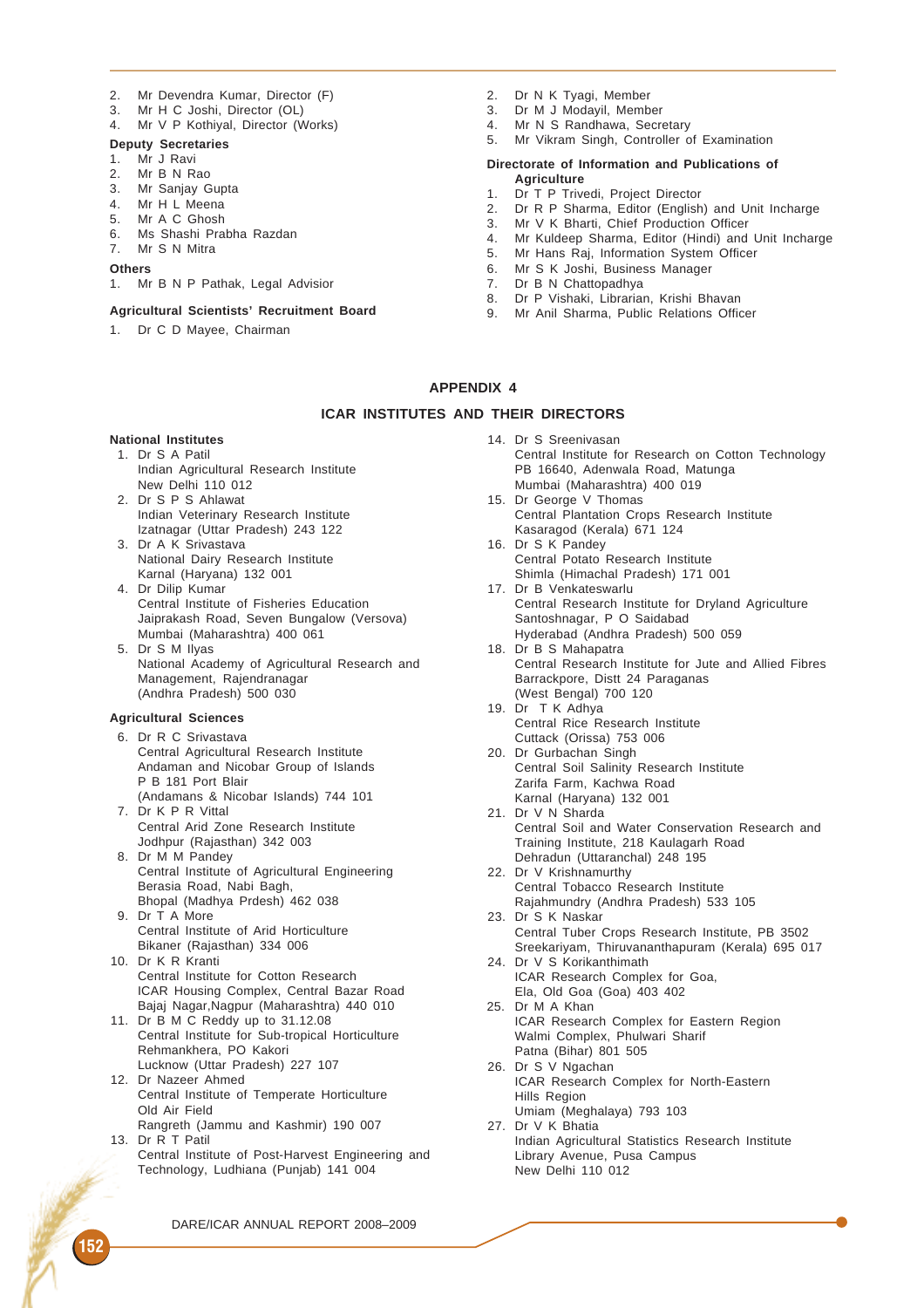- 28. Dr K A Singh Indian Grassland and Fodder Research Institute Pahuj Dam, Gwalior-Jhansi Road Jhansi (Uttar Pradesh) 284 003
- 29. Dr Meenakshi Srinivas Indian Institute of Horticultural Research P.O. Hassaraghatta Lake Bangalore (Karnataka) 560 089
- 30. Dr Masood Ali Indian Institute of Pulses Research Kanpur (Uttar Pradesh) 208 024
- 31. Dr A Subba Rao Indian Institute of Soil Science Nabi Bagh, Bhopal (Madhya Pradesh) 462 038
- 32. Dr V A Parthasarathy Indian Institute of Spices Research P B 1701, P O Marikunnu Kozhikode (Kerala) 673 012
- 33. Dr R L Yadav Indian Institute of Sugarcane Research P O Dilkusha
- Lucknow (Uttar Pradesh) 226 002 34. Dr Bangali Baboo
- Indian Institute of Natural Resins and Gums Namkum, Ranchi (Jharkhand) 834 010 35. Dr Mathura Rai
- Indian Institute of Vegetable Research P.B. 01, P.O. Jakhini Shahanshapur, Varanasi (Uttar Pradesh) 221 305
- 36. Dr S K Bhattacharyya National Institute of Research on Jute and Allied Fibre Technology 12 Reagent Park Calcutta (West Bengal) 700 040
- 37. Dr N Vijayan Nair Sugarcane Breeding Institute Coimbatore (Tamil Nadu) 641 007

38. Dr H S Gupta Vivekananda Parvatiya Krishi Anusandhan Sansthan Almora (Uttar Pradesh) 263 601

## **Animal Sciences and Fisheries**

- 39. Dr B P Singh Central Avian Research Institute Izatnagar (Uttar Pradesh) 243 122 40. Dr R K Sethi
- Central Institute for Research on Buffaloes Sirsa Road, Hisar (Haryana) 125 001
- 41. Dr M C Sharma Central Institute for Research on Goats Makhdoom, Mathura, (Uttar Pradesh) 281 122
- 42. Dr K K Vass Central Inland Capture Fisheries Research Institute Barrackpore (West Bengal) 743 101
- 43. Dr A G Ponniah Central Institute of Brackishwater Aquaculture 75 Santhome High Road
- R A Puram, Chennai (Tamil Nadu) 600 028 44. Dr B Meena Kumari Central Institute of Fisheries Technology Willingdon Island, P O Matsyapuri
- Cochin (Kerala) 682 029 45. Dr A E Eknath Central Institute of Freshwater Aquaculture
- Kausalyaganga, Bhubaneshwar (Orissa) 751 002 46. Dr G Syda Rao
- Central Marine Fisheries Research Institute P B 1603, Tatapuram, Kochi (Kerala) 682 018 47. Dr S A Karim
- Central Sheep and Wool Research Institute Avikanagar, District Tonk Via Jaipur (Rajasthan) 304 501
- 48. Dr K T Sampath National Institute of Animal Nutrition and Physiology Adugodi, Bangalore (Karnataka) 560 030

# **APPENDIX 5**

# **NATIONAL BUREAUX AND THEIR DIRECTORS**

## **Agricultural Sciences**

- 1. Prof D K Arora National Bureau of Agriculturally Important Micro-organisms PB No. 6, Kusmaur Mau Nath Bhanjan Uttar Pradesh 275 101 2. Dr S K Sharma
- National Bureau of Plant Genetic Resources FCI Building, Pusa, New Delhi 110 012
- 3. Dr Dipak Sarkar National Bureau of Soil Survey and Land Use Planning P B 426, Shankar Nagar, Amravati Road Nagpur (Maharashtra) 440 010

## **Animal Sciences**

- 4. Dr P K Joshi National Bureau of Animal Genetic Resources PB 129, Karnal (Haryana) 132 001
- 5. Dr W S Lakra National Bureau of Fish Genetic Resources Radhaswami Bhavan, 351/28, Dariya Pur, Talkatora Road PO Dilkusha Lucknow (Uttar Pradesh) 226 002

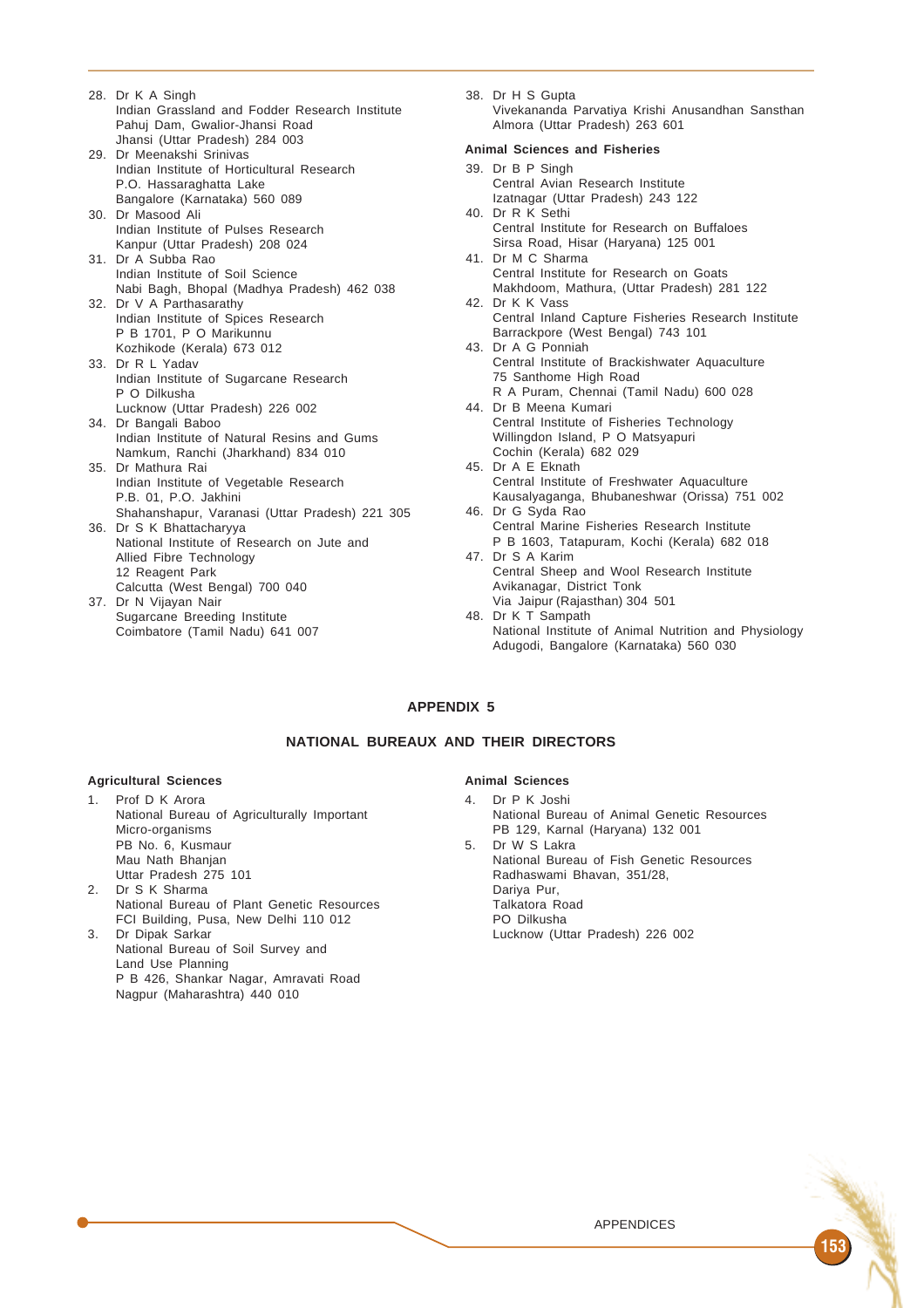## **PROJECT DIRECTORATES AND THEIR DIRECTORS**

#### **Agricultural Sciences**

- 1. Dr R J Rabindra Project Directorate of Biological Control Bellary Road, P.B. 2491 HA Farm Post, Hebbal Bangalore (Karnataka) 560 024
- 2. Dr M S Gill Directorate of Cropping Systems Research Modipuram Meerut (Uttar Pradesh) 250 110
- 3. Dr Sain Dass Project Directorate of Maize Research Cummings Laboratory Indian Agricultural Research Institute, Pusa New Delhi 110 012
- 4. Dr D M Hegde Directorate of Oilseeds Research Hyderabad (Andhra Pradesh) 500 030
- 5. Dr B C Viraktamath Directorate of Rice Research Hyderabad (Andhra Pradesh) 500 030
- 6. Dr A B Mandal Directorate of Seed Research Kusmaur, Mau Nath Bhanjan (Uttar Pradesh) 275 101

7. Dr T P Trivedi Directorate of Information and Publications of **Agriculture** KABI, Pusa, New Delhi 110 012 8. Dr Jag Shoran Directorate of Wheat Research P B 158, Kunjpura Road, Karnal (Haryana) 132 001

#### **Animal Sciences**

- 9. Dr A K Misra Project Directorate on Cattle Grass Farm Road, PB 17 Meerut (Uttar Pradesh) 250 001
- 10. Dr R P Sharma Project Directorate on Poultry Rajendranagar Hyderabad (Andhra Pradesh) 500 030
- 11. Dr K Prabhudas Project Directorate on Animal Disease Monitoring and Surveillance
- Hebbal, Bangalore (Karnataka) 560 024 12. Dr B Pattanaik Project Directorate on Foot and Mouth Diseases IVRI Campus, Mukteshwar Kumaon (Uttaranchal) 263 138

## **APPENDIX 7**

## **NATIONAL RESEARCH CENTRES AND THEIR DIRECTORS**

#### **Agricultural Sciences**

- 1. Dr S K Dhyani National Research Centre for Agroforestry IGFRI Campus, Pahuj Dam, Gwalior-Jhansi Road Jhansi (Uttar Pradesh) 284 003 2. Dr M M Mustaffa National Research Centre for Banana Thogamalai Main Road, Thayanur Post Thiruchirapalli (Tamil Nadu) 620 102 3. Dr M Gopalakrishna Bhat National Research Centre for Cashew Kamminje, Puttur (Karnataka) 574 202 4. Dr V J Shivankar National Research Centre for Citrus
- PB 464, P.O. Shankar Nagar, Nagpur (Maharashtra) 440 010 5. Dr P G Adsule
- National Research Centre for Grapes PB No. 3, Manjri Farm Post Pune (Maharashtra) 412 307
- 6. Dr J B Mishra National Research Centre for Groundnut Ivnagar Road, Timbawadi PB 5, Junagadh (Gujarat) 362 001 7. Dr O M Bambawale
- National Research Centre for Integrated Pest Management Lal Bahadur Shastri Building IARI, Hillside Road, Pusa New Delhi 110 012
- 8. Dr K K Kumar National Research Centre for Litchi Manchi House Muzaffarpur (Bihar) 842 002 9. Dr Satyabrata Maiti National Research Centre for Medicinal and Aromatic Plants Boriavi Seed Farm,Boriavi Anand (Gujarat) 387 310 10. Dr R P Tiwari up to 31.12.08 National Research Centre for Mushroom Chambaghat, Solan (Himachal Pradesh) 173 213 11. Dr M Kochu Babu National Research Centre for Oilpalm Pedavegi (Andhra Pradesh) 534 450 12. Dr K E Lawande National Research Centre for Onion and Garlic Rajguru Nagar Pune, (Maharashtra) 410 505 13. Dr R P Medhi National Research Centre for Orchids Pakyang (Sikkim) 737 106 14. Dr P Ananda Kumar National Research Centre for Plant Biotechnology Indian Agricultural Research Institute Pusa, New Delhi 110 012 15. Dr Vilas T Jadhav National Research Centre on Pomegranate C/o Centre on Rabi Sorghum NH 9 Bye Pass Shelgi, Solapur (Maharashtra) 413 006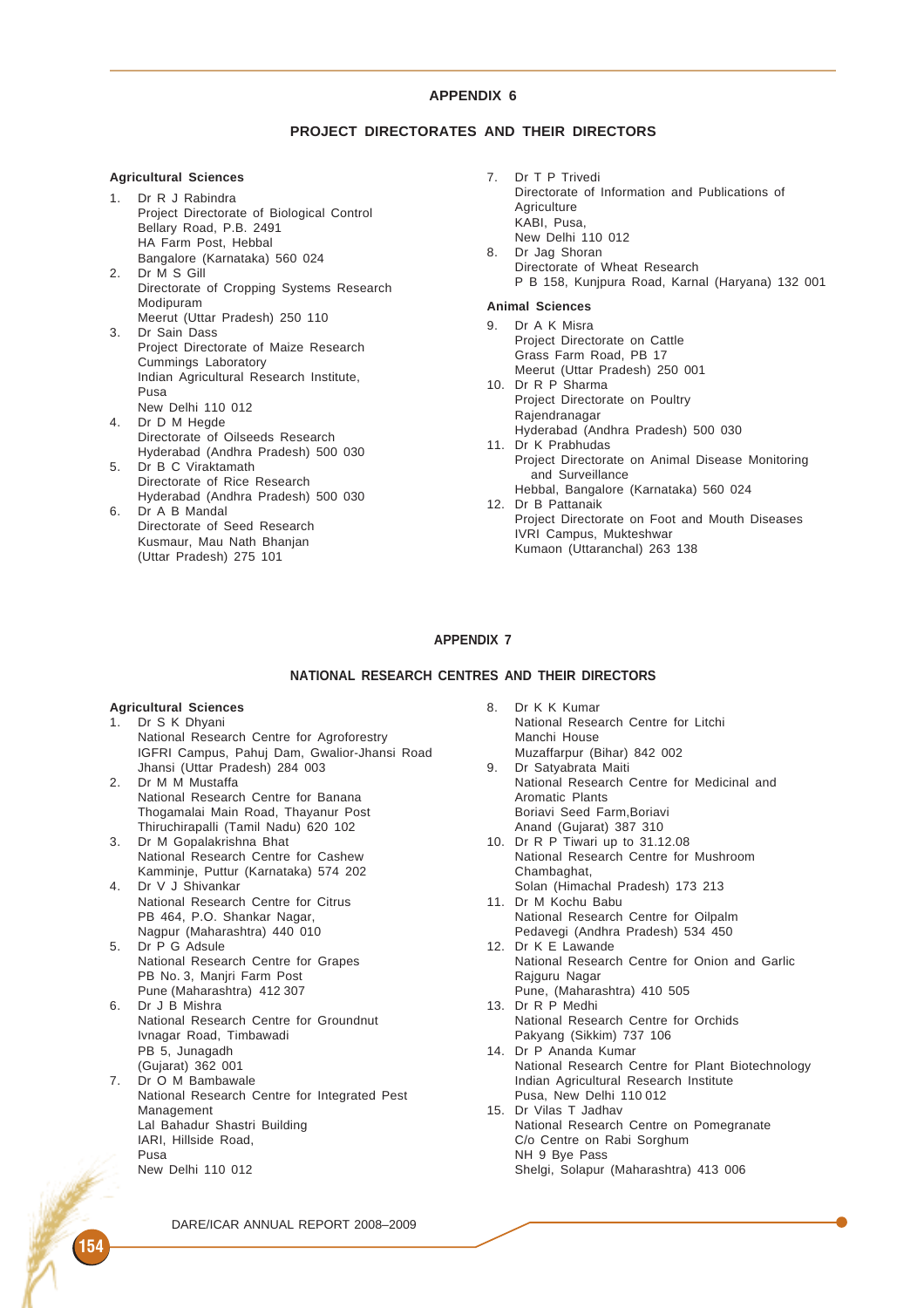- 16. Dr Arvind Kumar National Research Centre for Rapeseed and Mustard P B 41, Bharatpur (Rajasthan) 321 303
- 17. Dr M M Anwar National Research Centre for Seed Spices Tabiji, Ajmer (Rajasthan) 305 206
- 18. Dr N Seetharama National Research Centre for Sorghum Rajendranagar Hyderabad (Andhra Pradesh) 500 030
- 19. Dr G S Chauhan up to 31.12.08 National Research Centre for Soybean Bhawerkua Farm, Khandwa Road, Indore (Madhya Pradesh) 452 017
- 20. Dr Ashwani Kumar Water Technology Centre for Eastern Region Chandrasekharpur, Bhubaneshwar (Orissa) 751 023
- 21. Dr J G Varshney National Research Centre for Weed Science Maharajpur, Adhartal Jabalpur (Madhya Pradesh) 482 004

## **Animal Sciences and Fisheries**

22. Dr K M L Pathak National Research Centre on Camel Jorbeer, PB 07 Bikaner (Rajasthan) 334 001

- 23. Dr A K Gupta National Research Centre for Equines Sirsa Road, Hisar (Haryana) 125 001
- 24. Dr N Kondaiah National Research Centre on Meat and Meat Products CRIDA Campus, Santosnagar Hyderabad (Andhra Pradesh) 500 059
- 25. Dr Chandan Rajkhowa National Research Centre for Mithun ICAR Research Complex Jharnapani, Medziphema (Nagaland) 797 106
- 26. Dr Anuprata Das National Research Centre for Pigs Panjabari Road, 6th Mile, Guwahati (Assam) 785 037
- 27. Dr Mohan Bhattacharya National Research Centre on Yak West Kemeng, Dirang (Arunachal Pradesh) 790 101
- 28. Dr P C Mahanta Directorate of Cold Water Fisheries Research Nainital (Uttarakhand) 263 136

# **General**

- 29. Dr P K Joshi National Centre for Agricultural Economics and Policy Research Library Avenue, Pusa, New Delhi 110 012
- 30. Dr (Ms) Krishna Srinath
- National Research Centre for Women in Agriculture 1199, Jagamara Bhubaneshwar (Orissa) 751 030

# **APPENDIX 8**

#### **A. ALL-INDIA CO-ORDINATED RESEARCH PROJECTS AND PROJECT/NETWORK CO-ORDINATORS**

## **Crop Sciences**

- 1. Dr B Mallik Network Co-ordinator (Acarology) UAS GKVK, Hebbal, Bangalore (Karnataka) 560 065
- 2. Dr D Kumar Project Coordinator (Arid Legumes) CAZRI Jodhpur (Rajasthan) 342 003
- 3. Dr D M Hegde Project Co-ordinator (Castor) Directorate of Oilseeds Research Rajendranagar, Hyderabad (Andhra Pradesh) 500 030
- 4. Dr N Gopala Krishan Project Co-ordinator (Cotton) CICR Research Station, PO Lawley Road, Coimbatore
- (Tamil Nadu) 641 003 5. Dr N P Singh Project Co-ordinator (Chickpea) Indian Institute of Pulses Research Kalyanpur, Kanpur (Uttar Pradesh) 208 024
- 6. Dr S A Faruqui Project Co-ordinator (Forage Crops) Indian Grassland and Fodder Research Institute PO Pahuj Dam, Jhansi-Gwalior Road Jhansi (Uttar Pradesh) 284 003
- 7. Dr J B Misra Project Coordinator (Groundnut) NRC on Groundnut Junagarh (Gujarat) 362 001

8. Dr R K Lakra Project Co-ordinator (Honeybees and Pollinators) Division of Entomology CCS Haryana Agricultural University Hisar (Haryana) 125 004 9. M K Sinha Network Co-ordinator (Jute and Allied fibres) Central Research Institute for Jute and Allied Fibres Barrackpore (West Bengal) 700 120 10. Dr R L Srivastava Project Co-ordinator (Linseed) CSA University of Agriculture and Technology Kanpur (Uttar Pradesh) 208 002 11. Dr Sain Dass Project Co-ordinator (Maize) Directorate of Maize Research New Delhi 110 012 12. Dr B B Singh Project Co-ordinator (MULLARP) Indian Institute of Pulses Research Kalyanpur, Kanpur (Uttar Pradesh) 208 024 13. Dr R K Jain Project Co-ordinator (Nematodes) Division of Nematology Indian Agricultural Research Institute, Pusa New Delhi 110 012 14. Dr V Vasudeva Rao Project Co-ordinator (Ornithology) ANGRAU, Rajendranagar Hyderabad (Andhra Pradesh) 500 030

APPENDICES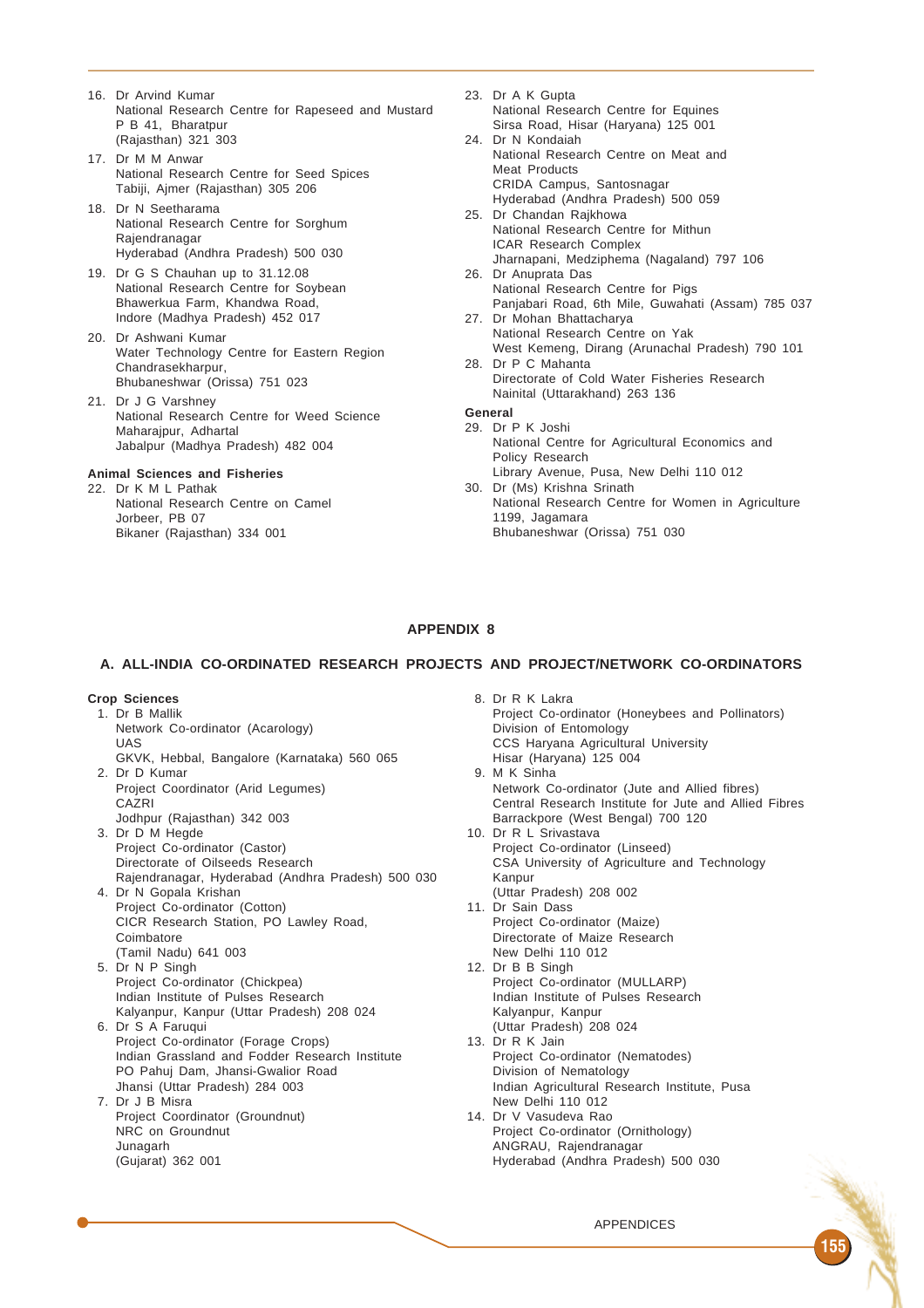15. Dr I S Khairwal Network Co-ordinator (Pearl Millet) Agricultural Research Station, RAU, Mandore Jodhpur (Rajasthan) 342 304 16. Dr K K Sharma Network Coordinator (Pesticide Residues) Division of Agricultural Chemicals, LBS Building Indian Agricultural Research Institute, Pusa New Delhi 110 012 17. Dr N D Majumdar Project Co-ordinator (Pigeonpea) Indian Institute of Pulses Research Kalyanpur, Kanpur (Uttar Pradesh) 208 024 18. Dr D M Hegde Project Coordinator (Safflower and Sunflower) Directorate of Oilseeds Research Hyderabad, Andhra Pradesh 500 030 19. Dr S S Duhoon Project Co-ordinator (Sesame and Niger) JNKVV, Jabalpur (Madhya Pradesh) 482 004 20. Dr S Seetharama Project Co-ordinator (Sorghum) National Research Centre for Sorghum Rajendranagar, Hyderabad (Andhra Pradesh) 500 030 21. Dr K T Krishne Gowda Project Co-ordinator (Small Millets) University of Agricultural Sciences GKVK Campus, Bangalore (Karnataka) 560 065 22. Dr G S Chauhan Project Co-ordinator (Soybean) NRC on Soybean Indore (MP) 452 017 23. Dr O K Sinha Project Co-ordinator (Sugarcane) Indian Institute of Sugarcane Research Lucknow (Uttar Pradesh) 226 002 24. Dr B C Viraktamath Project Coordinator (Rice) Directorate of Rice Research Hyderabad, Andhra Pradesh 500 030 25. Dr Arvind Kumar Project Co-ordinator (Rapeseed Mustard) NRCRM, Sewar Bharatpur (Rajasthan) 321 303 26. Dr R S Tripathi Project Co-ordinator (Rodent Control) CAZRI, Jodhpur (Rajasthan) 342 003 27. Dr V Krishnamurthy Project Co-ordinator (Tobacco) CTRI, Rajamundry (Andhra Pradesh) 533 105 28. Dr R P Dua Network Co-ordinator (Under-utilized crops) NBPGR, Pusa, New Delhi 110 012 29. Dr Jag Shoran Project Co-ordinator (Wheat and Barley) Directorate of Wheat Research Karnal (Haryana) 132 001 30. Dr Y S Mathur Network Co-ordinator (White Grubs and other soil anthropods) Agricultural Research Station, RAO Jaipur (Rajasthan) 302 018 **Horticulture** 31. Dr T A More Project Coordinator (Arid Fruits) Centeral Institute of Arid Horticulture Bikaner (Rajasthan) 334 006 32. Dr Satyabrata Maiti

Project Co-ordinator (Betelvine and Medicinal and Aromatic Plants) NRC on Medicinal and Aromatic Plants Anand (Gujarat) 387 310

33. Dr Gopala Krishna Bhat Project Co-ordinator (Cashew) National Research Centre for Cashew Puttur (Karnataka) 574 202 34. Dr A S Sidhu Project Co-ordinator (Floriculture) Division of Floriculture and Landscaping Indian Agricultural Research Institute, Pusa New Delhi 110 012 35. Dr R P Tiwari Project Coordinator (Mushrooms) National Centre for Mushroom Research and Training Chambaghat, Solan (Himachal Pradesh) 173 213 36. Dr S Arulraj Project Co-ordinator (Palms) Central Plantation Crops Research Institute Kasaragod (Kerala) 671 124 37. Dr P S Naik Project Co-ordinator (Potato) Central Potato Research Institute Shimla (Himachal Pradesh) 171 001 38. Dr A K Misra Project Co-ordinator (Subtropical Fruits) Central Institute for Subtropical Horticulture Rahmankhera, Lucknow (Uttar Pradesh) 227 107 39. Dr M Anandraj Project Co-ordinator (Spices) Indian Institute of Spices Research PB 170, Marikunnu, Calicut (Kerala) 673 012 40. Dr V Krishnamurthy Project Co-ordinator (Tobacco) Central Tobacco Research Institute Rajamundry Andhra Pradesh 533 105 41. Dr Meenakshi Srinivas Project Co-ordinator (Tropical Fruits) Indian Institute of Horticultural Research Hessarghatta Lake Post Bangalore (Karnataka) 560 089 42. Dr M S Palaniswami Project Co-ordinator (Tuber Crops), Regional Station of the Central Tuber Crops Research Institute Thiruvananthapuram (Kerala) 695 017 43. Dr Mathura Rai Project Co-ordinator (Vegetables) Indian Institute of Vegetable Research Varanasi (Uttar Pradesh) 221 005 **Natural Resource Management** 44. Dr G G S N Rao Project Co-ordinator (Agricultural Meteorology) CRIDA Campus Santoshnagar Hyderabad (Andhra Pradesh) 500 059 45. Dr D L N Rao Network Co-ordinator (Bio-fertilizers) Indian Institute of Soil Science Bhopal (Madhya Pradesh) 462 038 46. Dr S K Dhyani Project Co-ordinator (Agroforestry) National Research Centre on Agroforestry Jhansi (Uttar Pradesh) 284 003 47. Dr M S Gill Project Co-ordinator (Cropping Systems Research) Project Directorate of Cropping Systems Research Modipuram, Meerut (Uttar Pradesh) 250 110 48. Dr P K Mishra Project Co-ordinator (Dryland Agriculture) CRIDA Campus, Santoshnagar Hyderabad (Andhra Pradesh) 500 059

DARE/ICAR ANNUAL REPORT 2008–2009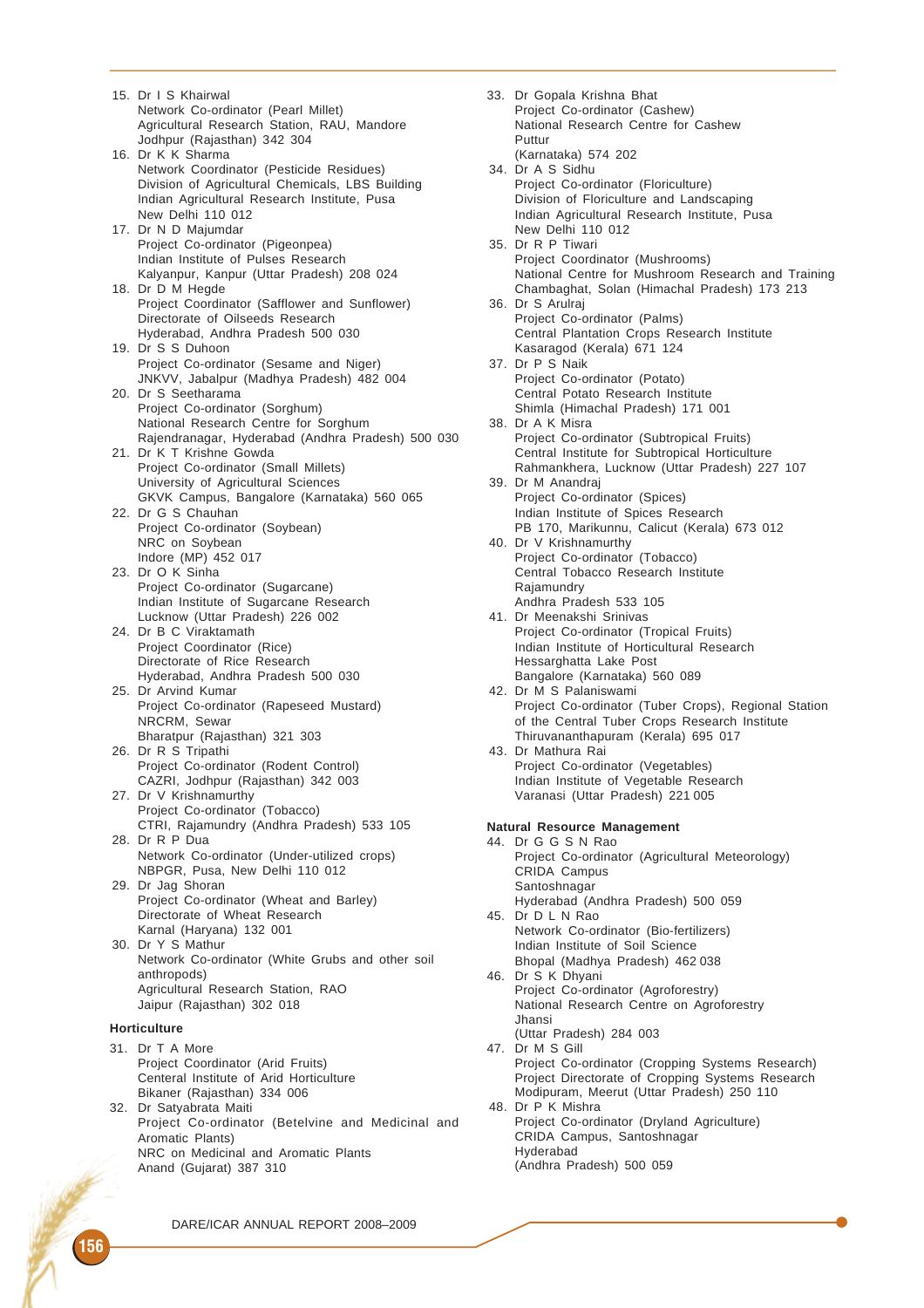49. Dr Muneshwar Singh Project Co-ordinator (Long-term Fertilizer Experiments) Indian Institute of Soil Science Bhopal (Madhya Pradesh) 462 038 50. Dr S K Gupta Project Co-ordinator (Management of Salt-affected Soils and Saline Water in Agriculture) Central Soil Salinity Research Institute Karnal (Haryana) 132 001 51. Dr Mahavir Singh Project Co-ordinator (Micronutrients and Secondary Nutrients and Pollutant Elements in Soils and Plants) Indian Institute of Soil Science Bhopal (Madhya Pradesh) 462 038 52. Dr Ashwani Kumar Project Co-ordinator (Optimization of Ground Water Utilization) Khurda, Bhubaneshwar (Orissa) 751 023 53. Dr Y Muralidharudu Project Co-ordinator (Soil Test and Crop Response) Indian Institute of Soil Science Bhopal (Madhya Pradesh) 462 038 54. Dr Ashwani Kumar Project Co-ordinator (Water Management) WTC for Eastern Region Bhubaneshwar (Orissa) 751 023 55. Dr J G Vashney Project Co-ordinator (Weed Control) National Research Centre for Weed Science Adhartal Jabalpur (Madhya Pradesh) 482 004 **Engineering and Technology** 56. Dr P R Bhatnagar Project Co-ordinator (Application of Plastic in Agriculture) Central Institute of Post-harvest Technology Ludhiana (Punjab) 141 004 57. Dr L P Gite Project Co-ordinator (Ergonomics and Safety in Agriculture) Central Institute of Agricultural Engineering Bhopal (Madhya Pradesh) 462 038 58. Dr Surendra Singh Project Co-ordinator (Farm Implements and Machinery) Central Institute of Agricultural Engineering Bhopal (Madhya Pradesh) 462 038 59. Dr S K Nanda Project Co-ordinator (Post-Harvest Technology) Central Institute of Post-Harvest Technology Ludhiana (Punjab) 141 004 60. Dr M Shyam Project Co-ordinator (Renewable Sources of Energy for and Agriculture and Agro-based Industries) Central Institute of Agricultural Engineering Bhopal (Madhya Pradesh) 462 038 61. Dr S K Rautaray Project Co-ordinator (Utilization of Animal Energy with Enhanced System Efficiency)

Central Institute of Agricultural Engineering

(Madhya Pradesh) 462 038

## **Animal Sciences**

- 62. Dr K Prabhudas Project Co-ordinator (ADMAS) Project Directorate on Animal Disease Monitoring and Surveillance Hebbal, Bangalore (Karnataka) 560 024 63. Dr R S Chauhan Network Co-ordinator (Blue tongue) IVRI Izatnagar (Uttar Pradesh) 243 122 64. Dr R K Sethi Network Co-ordinator (Buffalo improvement) **CIRB** Hisar (Haryana) 125 001 65. Dr A K Misra Project Co-ordinator (Cattle) Project Directorate on Cattle Meerut (Uttar Pradesh) 250 002 66. Dr K T Sampath Project Co-ordinator (Feed Resources and Nutrient Utilization) NIANP Audugodi, Bangalore (Karnataka) 560 030 67. Dr B Pattnaik Project Co-ordinator (FMD) Project Directorate on Foot and Mouth Diseases IVRI Campus Mukteshwar (Uttar Pradesh) 263 138 68. Dr M C Sharma Project Co-ordinator (Goats) Central Institute for Research on Goat Mathura (Uttar Pradesh) 281 122 69. Dr R S Chauhan Network Co-ordinator (Haemmrrhagic Septicaemia) IVRI, Izatnagar 243 122 70. Dr J K Malik Network Co-ordinator (Gastro-intestinal parasitism) IVRI, Izatnagar (Uttar Pradesh) 243 122 71. Dr Anuprata Das Project Co-ordinator (Pigs) NRC on Pigs Guwahati (Asom) 781 037 72. Dr R P Sharma Project Co-ordinator (Poultry) AICRP on Poultry Breeding Project Directorate on Poultry Rajendranagar Hyderabad (Andhra Pradesh) 500 030 73. Dr B K Joshi Network Co-ordinator (Animal Genetic Resources) NBAGR Karnal (Haryana) 132 001 74. Dr G R Patil Network Co-ordinator (Process Upgradation of indigenous milk) NDRI, Karnal (Haryana) 132 001 75. Dr A L Arora Network Co-ordinator (Sheep Breeding) **CSWRI** Avikanagar (Rajasthan) 304 501 **Education** 76. Dr Krishna Srinath (Home Science)
	- NRC for Women Bhubaneshwar (Orissa) 751 001

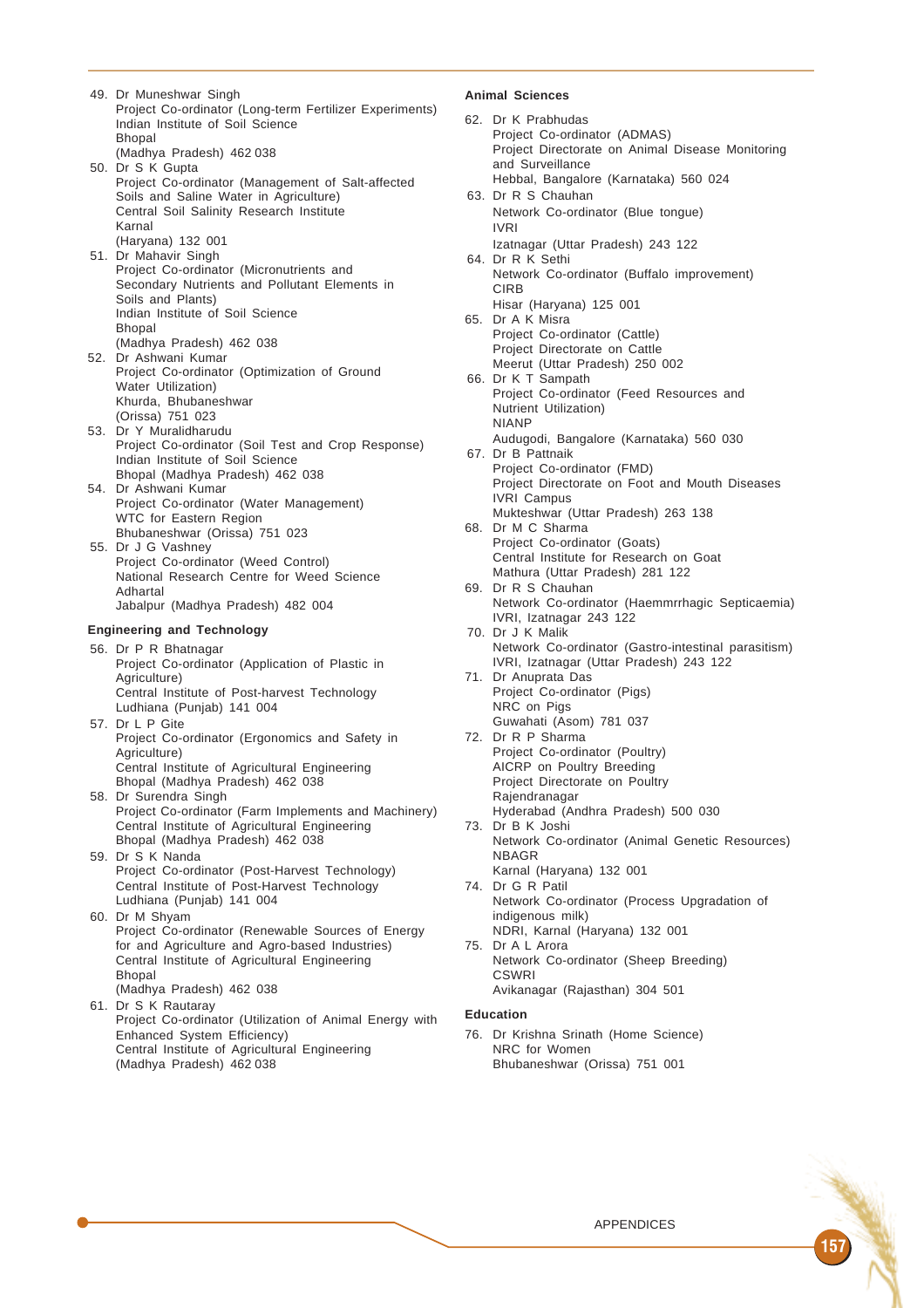## **AGRICULTURAL UNIVERSITIES AND THEIR VICE-CHANCELLORS**

1. Dr P Raghava Reddy Acharya N G Ranga Agricultural University Rajendranagar, Hyderabad (Andhra Pradesh) 500 030 2. Dr M C Varshneya Anand Agricultural University Anand (Gujarat) 388 110 3. Dr B C Bhowmick Assam Agricultural University, Jorhat (Assam) 785 013 4. Dr R K Samanta Bidhan Chandra Krishi Vishwa Vidyalaya Mohanpur, Nadia (West Bengal) 741 252 5. Dr N N Singh Birsa Agricultural University Ranchi (Jharkhand) 834 006 6. Dr V P Kanaujia Chandra Shekhar Azad University of Agriculture and Technology, Kanpur (Uttar Pradesh) 208 002 7. Dr J C Katyal Chaudhary Charan Singh Haryana Agricultural University, Hisar (Haryana) 125 004 8. Dr Tej Partap Ch Sarwan Kumar Krishi Vishwavidyalaya Palampur (Himachal Pradesh) 176 062 9. Dr Vijay Mehta Dr Balaesahib Sawant Konkan Krishi Vidyapeeth Dapoli (Maharashtra) 415 712 10. Dr V M Mayande Dr Panjabrao Deshmukh Krishi Vidyapeeth Akola (Maharashtra) 444 104 11. Dr K R Dhiman Dr Yashwant Singh Parmar University of Horticulture and Forestry Nauni, Distt Solan (Himachal Pradesh) 173 230 12. Dr B S Bisht Govind Ballabh Pant University of Agriculture and Technology Pantnagar (Uttaranchal) 263 145 13. Dr V K Taneja Guru Angad Dev Veterinary and Animal Sciences **University** PAU Campus, Ludhiana, Punjab 141 004 14. Mr Serjius Minj Indira Gandhi Krishi Vishwavidyalaya Raipur (Chhatisgarh) 492 012 15. Mr Deepak Kumar Panwar Horticulture University Tadepalligudam (West Godavari) Andhra Pradesh 16. Dr Gautam Kalloo Jawaharlal Nehru Krishi Vishwa Vidyalaya Jabalpur, (Madhya Pradesh) 482 004 17. Dr B K Kikani Junagarh Agricultural University Junagarh (Gujarat) 362 001 18. Dr Suresh S Honnappagol Karnataka Veterinary, Animal and Fisheries Sciences University Bidar (Karnataka) 585 401 19. Dr K R Viswambharan Kerala Agricultural University Vellanikara, Distt Trichur (Kerala) 680 656 20. Dr Arun S Ninawe Maharashtra Animal Sciences and Fisheries University Nagpur (Maharashtra) 440 006

21. Dr R B Deshmukh Mahatma Phule Krishi Vidyapeeth Rahuri (Maharashtra) 413 722 22. Dr S S Kadam Marathwada Agricultural University Parbhani (Maharashtra) 431 402 23. Dr Basant Ram Narendra Dev University of Agriculture and Technology Faizabad (Uttar Pradesh) 224 229 24. Dr R P S Ahlawat Navsari Agricultural University Navsari (Gujarat) 396 450 25. Dr D P Ray Orissa University of Agriculture and Technology Bhubaneshwar (Orissa) 751 003 26. Dr Manjit Singh Kang Punjab Agricultural University Ludhiana (Punjab) 141 004 27. Dr Pratap Narain Maharana Pratap University of Agriculture and **Technology** Udaipur (Rajasthan) 313 001 28. Dr Pranab Narain Rajasthan Agriculture University Bikaner (Rajasthan) 334 006 29. Dr M L Chaudhary Rajendra Agricultural University Samastipur, Pusa (Bihar) 848 125 30. Dr R C Maheshwari SD Agricultural University Dantiwada (Gujarat) 385 506 31. Dr M P Yadav Sardar Ballabh Bhai Patel University of Agriculture and Technology Modipuram, Meerut (Uttar Pradesh) 250 110 32. Dr Anwar Alam Sher-E-Kashmir University of Agricultural Sciences and Technology Srinagar (Jammu and Kashmir) 191 121 33. Dr B Mishra Sher-e-Kashmir University of Agricultural Sciences and Technology 45-B, Gandhinagar, PB 37 Jammu (Jammu and Kashmir) 180 012 34. Dr DVG Krishna Mohan Sri Venkateswara Veterinary University Tirupati (Andhra Pradesh) 517 502 35. Dr C Ramasamy Tamil Nadu Agricultural University Coimbatore (Tamil Nadu) 641 003 36. Dr P Thangaraju Tamil Nadu Veterinary and Animal Sciences University, Chennai (Tamil Nadu) 600 051 37. Dr P G Chengappa University of Agricultural Sciences, GKVK Bangalore (Karnataka) 560 065 38. Dr J H Kulkarni University of Agricultural Sciences Dharwad (Karnataka) 580 005 39. Dr M L Madan UP Deen Dayal Upadhyaya Veterinary and Animal Science **University** Mathura (Uttar Pradesh) 281 001 40. Dr Asit Kumar Das Uttar Banga Krishi Vishwavidyalaya Pundibari, Cooch, Bihar (West Bengal) 736 165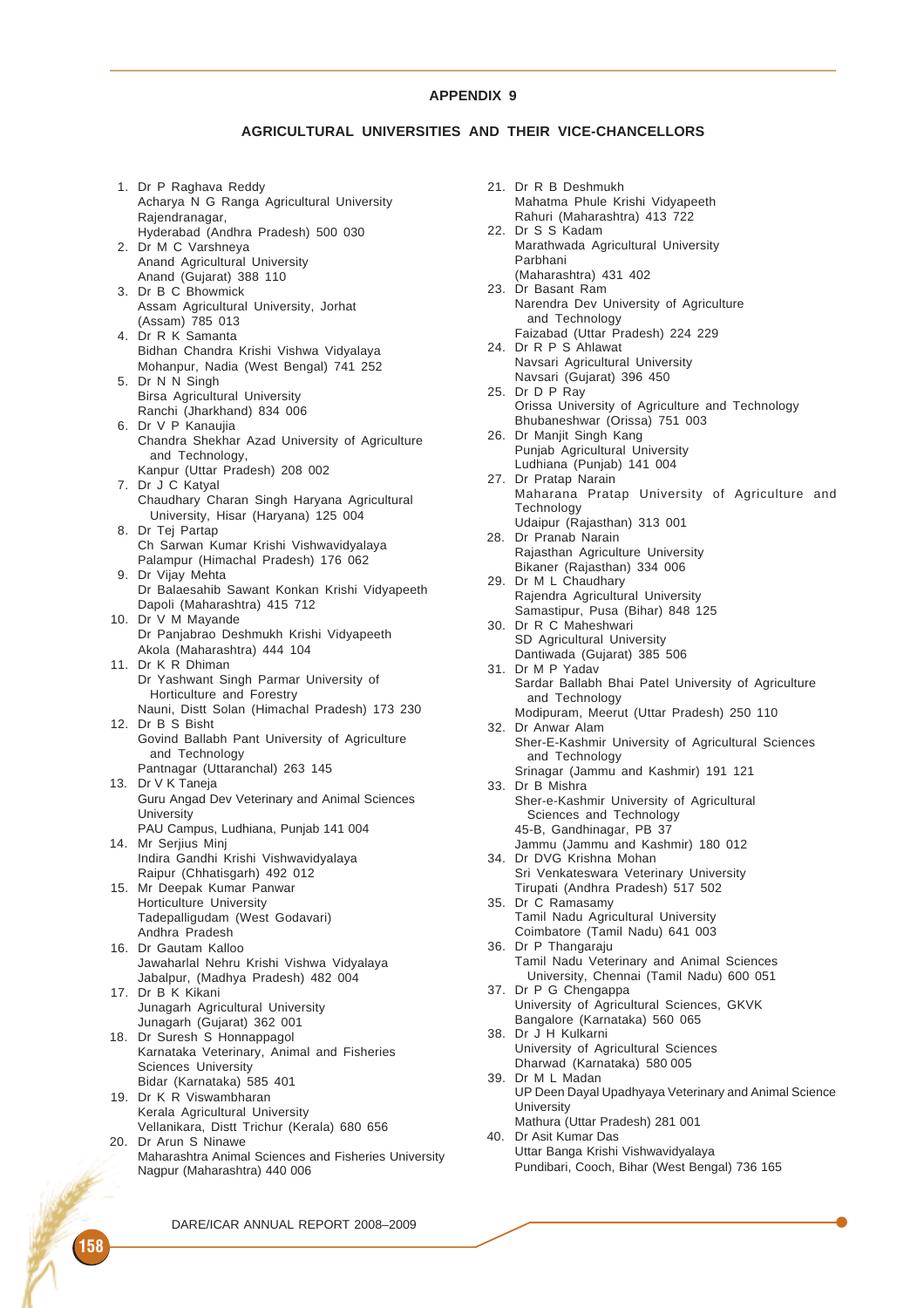41. Dr C S Chakrabarti West Bengal University of Animal and Fishery Sciences, 68KB Sarani Kolkata (West Bengal) 700 037

#### **Central Agricultural University**

1. Dr S N Puri Central Agricultural University Imphal (Manipur) 795 004

## **Central Universities**

- 1. Dr P K Abdul Azis Aligarh Muslim University Aligarh (Uttar Pradesh) 202 002 2. Professor D P Singh
- Banaras Hindu University Varanasi (Uttar Pradesh) 221 005
- 3. Professor Rajat Kumar Roy Upacharya, Visva Bharati Sriniketan (West Bengal) 731 236
- 4. Prof K Kannan School of Agricultural Sciences and Rural Development Nagaland University Medziphema (Nagaland) 797 106

# **Deemed-to-be Universities**

- 1. Dr S A Patil Indian Agricultural Research Institute Pusa,
- New Delhi 110 012 2. Dr S P S Ahlawat
- Indian Veterinary Research Institute Izatnagar
- (Uttar Pradesh) 243 122 3. Dr A K Srivastava
- National Dairy Research Institute Karnal
- (Haryana) 132 001 4. Dr Dilip Kumar
- Central Institute of Fisheries Education Jaiprakash Road, Seven Bungalows, Versova Mumbai (Maharashtra) 400 061
- 5. Dr R B Lal Allahabad Agricultural Institute Allahabad (Uttar Pradesh) 211 007

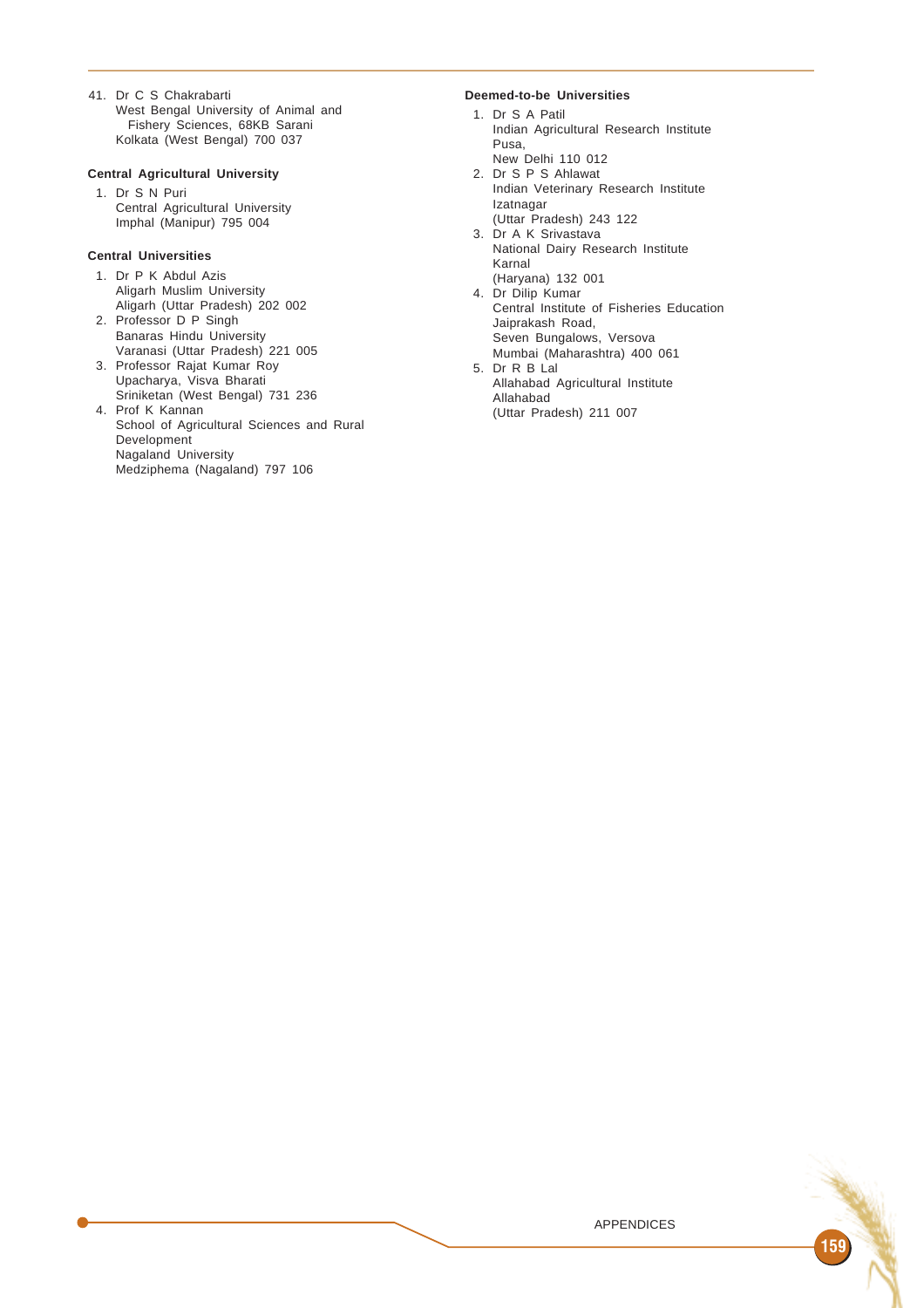#### **Total number of employees in the ICAR and its research institutes and number of Scheduled Castes, Scheduled Tribes and Other Backward Classes**

|    |                                                                                                                                                                   | Total<br>posts<br>sanctioned | Total<br>employees<br>in<br>position | Total<br>SC<br>them | Per cent<br>to total<br>among employees | Total<br><b>ST</b><br>among<br>them | Per cent<br>to total<br>employees among | Total<br><b>OBC</b><br>them | Per cent<br>to total<br>employees |
|----|-------------------------------------------------------------------------------------------------------------------------------------------------------------------|------------------------------|--------------------------------------|---------------------|-----------------------------------------|-------------------------------------|-----------------------------------------|-----------------------------|-----------------------------------|
| 1. | <b>Scientific Post</b>                                                                                                                                            |                              |                                      |                     |                                         |                                     |                                         |                             |                                   |
|    | Scientist                                                                                                                                                         | 3,881                        | 3,258                                | 432                 | 13.2                                    | 96                                  | 2.9                                     | 352                         | 10.8                              |
|    | Senior Scientist                                                                                                                                                  | 1,651                        | 510                                  | 62                  | 12.1                                    | $\overline{7}$                      | 1.3                                     | 54                          | 10.5                              |
|    | Prinicipal Scientist                                                                                                                                              | 749                          | 263                                  | 45                  | 17.1                                    | 5                                   | 2.0                                     | 18                          | 6.8                               |
|    | <b>RMP Scientist</b>                                                                                                                                              | 147                          | 134                                  | 3                   | 2.2                                     | $\overline{2}$                      | 1.5                                     | $\overline{7}$              | 5.2                               |
|    | <b>Total</b>                                                                                                                                                      | 6,428                        | 4,165                                | 542                 | 13.1                                    | 110                                 | 2.6                                     | 431                         | 10.3                              |
| 2. | <b>Technical Posts</b>                                                                                                                                            |                              |                                      |                     |                                         |                                     |                                         |                             |                                   |
|    | Category I                                                                                                                                                        | 4,950                        | 3,311                                | 599                 | 18.0                                    | 290                                 | 8.7                                     | 275                         | 8.3                               |
|    | Category II                                                                                                                                                       | 2,798                        | 2,567                                | 489                 | 19.0                                    | 168                                 | 6.5                                     | 292                         | 11.3                              |
|    | Category III                                                                                                                                                      | 668                          | 600                                  | 129                 | 21.5                                    | 42                                  | 7.0                                     | 90                          | 15.0                              |
|    | <b>Total</b>                                                                                                                                                      | 8,460                        | 6,478                                | 1,217               | 18.7                                    | 500                                 | 7.7                                     | 657                         | 10.0                              |
| 3. | <b>Administration Posts</b>                                                                                                                                       |                              |                                      |                     |                                         |                                     |                                         |                             |                                   |
|    | (a) Directors/Dy.Secretaries<br>Under Secretaries/<br>Sr. Admn. Officers/<br>Sr. Accounts Officers/<br>Admn. Officer/<br>F&AO/Legal, PA to Chairman,<br>ASRB etc. | 181                          | 160                                  | 22                  | 13.75                                   | 11                                  | 6.87                                    | $\overline{7}$              | 4.4                               |
|    | (b) Asstt. Fin. & Accounts<br>Officer/Accounts Officer<br>Section Officer/Hindi<br>Officer/Desk Officer/<br>Protocol Officer                                      | 645                          | 574                                  | 88                  | 15.33                                   | 38                                  | 6.22                                    | 28                          | 4.87                              |
|    | (c) Assistants, UDC/PA<br>AD (OL)/PS/<br>SO/DO/JA/                                                                                                                | 4,199                        | 3,706                                | 680                 | 18.34                                   | 294                                 | 7.93                                    | 359                         | 9.68                              |
|    | Total                                                                                                                                                             | 5,025                        | 4,440                                | 790                 | 17.79                                   | 343                                 | 7.73                                    | 384                         | 8.65                              |
| 4. | <b>Supporting Staff</b>                                                                                                                                           |                              |                                      |                     |                                         |                                     |                                         |                             |                                   |
|    | Grade I                                                                                                                                                           | 3,299                        | 2,567                                | 696                 | 27.11                                   | 179                                 | 6.97                                    | 508                         | 19.78                             |
|    | Grade II                                                                                                                                                          | 4,025                        | 3,063                                | 864                 | 28.20                                   | 217                                 | 7.08                                    | 180                         | 5.87                              |
|    | Grade III                                                                                                                                                         | 1,925                        | 1,773                                | 526                 | 29.66                                   | 141                                 | 7.95                                    | 90                          | 5.07                              |
|    | Grade IV                                                                                                                                                          | 966                          | 889                                  | 247                 | 27.78                                   | 104                                 | 11.69                                   | 46                          | 5.17                              |
|    | <b>Total</b>                                                                                                                                                      | 10,215                       | 8,292                                | 2,333               | 28.13                                   | 641                                 | 7.73                                    | 824                         | 9.93                              |
|    | 5. Safiwala                                                                                                                                                       | 113                          | 136                                  | 88                  |                                         |                                     |                                         | 01                          |                                   |
|    | Auxillary post dying cadre                                                                                                                                        | 18                           | 13                                   | 03                  |                                         |                                     |                                         |                             |                                   |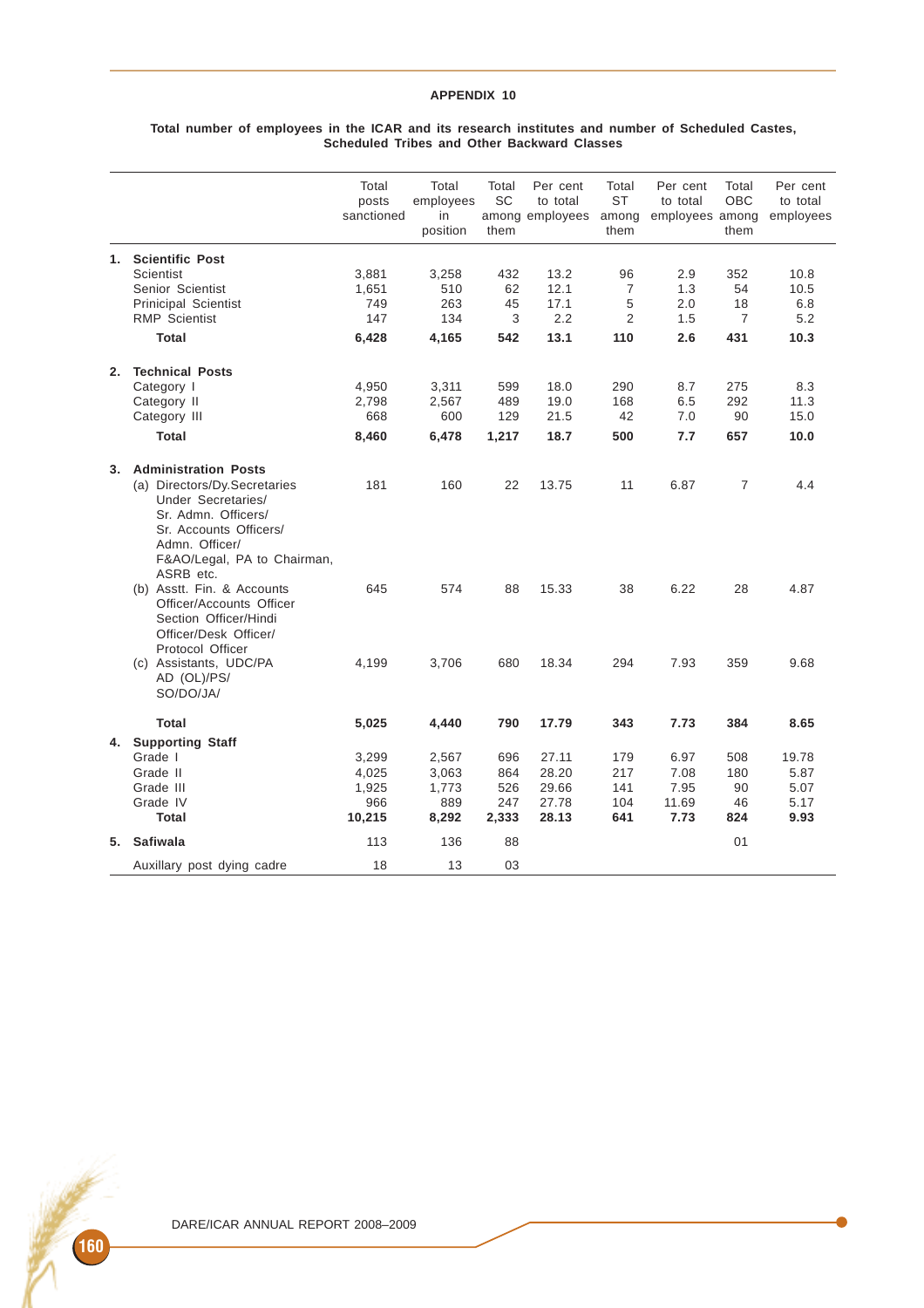# **AWARDS**

| AWARD                                                                                | AWARDEES                                                                                                                                                                                                                                                                                         |  |  |  |  |
|--------------------------------------------------------------------------------------|--------------------------------------------------------------------------------------------------------------------------------------------------------------------------------------------------------------------------------------------------------------------------------------------------|--|--|--|--|
| Sardar Patel Outstanding<br>Institution Award (2007)                                 | <b>ICAR</b> Institutes<br>Central Marine Fisheries Research Institute, Kochi,<br>(i)<br>Kerala                                                                                                                                                                                                   |  |  |  |  |
|                                                                                      | (ii)<br>Vivekananda Parvatiya Krishi Anusandhan Shala,<br>Almora, Uttarakhand                                                                                                                                                                                                                    |  |  |  |  |
|                                                                                      | State Agricultural Universities<br>Acharya N G Ranga Agricultural University, Hyderabad,<br>(i)<br>Andhra Pradesh                                                                                                                                                                                |  |  |  |  |
| Jawaharlal Nehru Award for Outstanding<br>Post-graduate Agricultural Research (2007) | Crop Sciences and Crop Improvement<br>Dr Sanjay B Patil, UAS, Dharwad, Karnataka<br>(i)<br>Dr R Narasimman, Perunthalaivar Kamaraj KVK,<br>(ii)<br>Karumbapet, Puducherry                                                                                                                        |  |  |  |  |
|                                                                                      | Biotechnology<br>Dr P Azhahianambi, IVRI, Izatnagar, Uttar Pradesh<br>(i)<br>Dr V Girijashankar, JNTU, Hyderabad, Andhra Pradesh<br>(ii)<br><b>Plant Protection including Microbiology</b><br>Dr P N Sivalingam, IARI, New Delhi<br>(i)<br>Dr K S Shankarappa, UAS, Bangalore, Karnataka<br>(ii) |  |  |  |  |
|                                                                                      | Soil Science, Natural Resource Management and Agronomy<br>Dr C Sudhalakshmi, TNAU, Coimbatore, Tamil Nadu<br>(i)<br>Dr S Sangeetha Mohanty, IARI, New Delhi<br>(ii)                                                                                                                              |  |  |  |  |
|                                                                                      | Horticulture<br>(i)<br>Dr E Srinavasa Rao, IIHR, Bangalore, Karnataka<br>(ii)<br>Dr Resmi Paul, KAU, Thrissur, Kerala                                                                                                                                                                            |  |  |  |  |
|                                                                                      | Engineering and Technology<br>Dr Kundan Kumar Jain, JNKVV, Jabalpur, Madhya<br>(i)<br>Pradesh                                                                                                                                                                                                    |  |  |  |  |
|                                                                                      | Dr Narendra Kumar Gontia, JAU, Junagarh, Gujarat<br>(ii)                                                                                                                                                                                                                                         |  |  |  |  |
|                                                                                      | Animal Production and Veterinary Sciences<br>Dr Samit Kumar Nandi, WBUA&FS, Kolkata,<br>(i)<br>West Bengal                                                                                                                                                                                       |  |  |  |  |
|                                                                                      | Dr Richard Churchil, IVRI, Izatnagar, Uttar Pradesh<br>(ii)<br>Dr Suresh Kumar, TNVASU, Chennai, Tamil Nadu<br>(iii)                                                                                                                                                                             |  |  |  |  |
|                                                                                      | <b>Fisheries</b><br>Dr P S Asha, CMFRI, Tuticorin, Tamil Nadu<br>(i)                                                                                                                                                                                                                             |  |  |  |  |
|                                                                                      | Social Sciences including Home Science, Extension and<br>Economics                                                                                                                                                                                                                               |  |  |  |  |
|                                                                                      | Dr Malay Naskar, University of Calcutta, West Bengal<br>(i)<br>Dr S Gurunathan, TNAU, Coimbatore, Tamil Nadu<br>(ii)                                                                                                                                                                             |  |  |  |  |
| N.G. Ranga Farmer Award for Diversified<br>Agriculture (2007)                        | Mr Gangaraju Venkata Ramaraju, Siddiraju<br>(i)<br>Kandrika Village, Railway Kodur Mandal, Kadapa Dist.<br>Andhra Pradesh                                                                                                                                                                        |  |  |  |  |
| Panjabrao Deshmukh Women Agricultural<br>Scientist Award (2007)                      | Crop Physiology<br>Dr C Vijayalakshmi, TNAU, Coimbatore,<br>(i)<br><b>Tamil Nadu</b>                                                                                                                                                                                                             |  |  |  |  |
|                                                                                      | Crop Production<br>Dr S Vennila, CICR, Nagpur, Maharashtra<br>(ii)                                                                                                                                                                                                                               |  |  |  |  |
| Vasantrao Naik Award for Research<br>Applications in Dryland Agriculture (2007)      | Dr N Sahoo and Associates<br>(i)<br>Drs S K Jena, P Nanda, Madhumita Das,<br>P S Brahmanand, R K Mohanty, W T C for Easter<br>Region, Bhubaneshwar, Orissa                                                                                                                                       |  |  |  |  |
| Chaudhary Devi Lal Outstanding AICRP<br>Award (2007)                                 | AICRP on Tubercrops Improvement,<br>(i)<br>Thiruvananthapuram, Kerala                                                                                                                                                                                                                            |  |  |  |  |
|                                                                                      |                                                                                                                                                                                                                                                                                                  |  |  |  |  |
|                                                                                      |                                                                                                                                                                                                                                                                                                  |  |  |  |  |

 $\bullet$ 

APPENDICES

161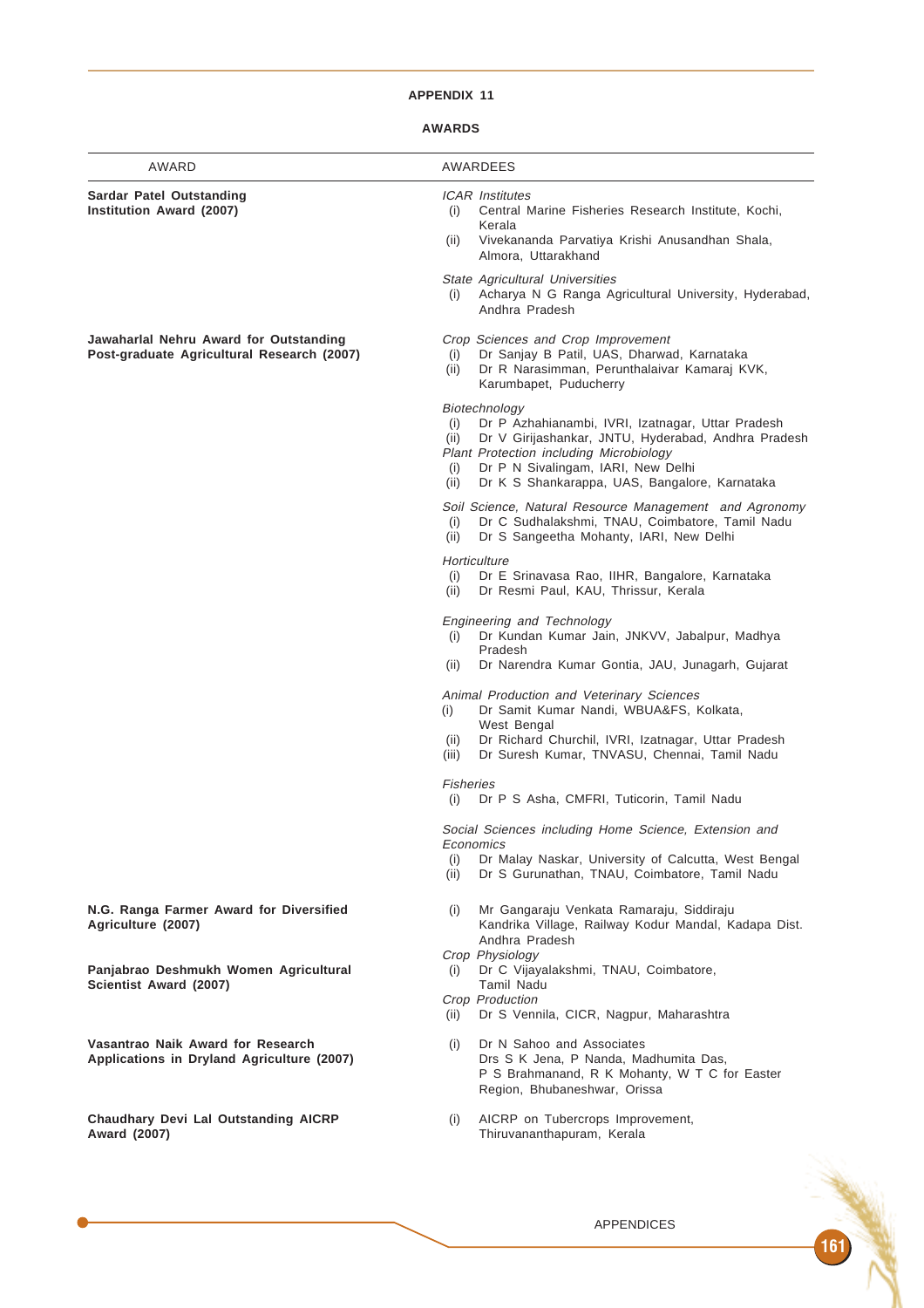**Chaudhary Charan Singh Award for Excellence** (i) Dr Mahendra Madhup<br> **in Journalism in Agricultural Research &** Sharad Krishi (Hindi), Jaipur, Raiasthan in Journalism in Agricultural Research & **Development (2007)**

**ICAR Awards for outstanding Interdisciplinary** Crop Improvement **Team Research in Agriculture and Allied Sciences** (i) Dr S K Garg and team, NCIPM, New Delhi<br>
for the Biennium (2005–06) (ii) Dr H S Gupta, VPKAS, Almora, Uttarakhan

- 
- **for the Biennium (2005–06)** (ii) Dr H S Gupta, VPKAS, Almora, Uttarakhand

#### Natural Resource Management

- (i) Dr Tapas Bhattacharya and team, NBSSLUP, Nagpur, Maharashtra
- **Horticulture**
- (i) Dr George V Thomas and team, CPCRI, Kasargod, Kerala

#### Engineering

(i) Dr Sanjeev Kumar Tyagi and team, CIPHET, Ludhiana, Punjab

Animal Production and Health

- (i) Dr R K Singh and team, IVRI, Nainital
- Mukteswar, Uttarakhand
- (ii) Dr Raj Narayan and team, CARI, Izatnagar Uttar Pradesh

Social Sciences and Home Science

(i) Dr K Abraham and team, CALPI, New Delhi

- Fisheries
	- (i) Dr J R Jena and team, CIFA, Bhubaneshwar, Orissa

- (i) Mr Mekala Lakshmi Narayana, Guntur, Andhra Pradesh Livestock, Poultry, Fish Farming
- (i) Mr Dada Sadhu Boadke, Solapur District, Maharashtra

**(2006-07)** (i) Dr Chandra Bhushan Pandey, Dr S Ghoshal Choudhuri and Dr Maharani Din, CARI, Port Blair, Andaman and Nicobar Islands

Animal Sciences

- (i) Dr Mohan Mondal and Dr Chandan Rajkhowa, NRC on Mithun, Medziphema, Nagaland
- 
- **Outstanding Teachers for the Biennium (2006-07)** (i) Dr K Vanangamudi, TNAU, Coimbatore, Tamil Nadu<br>(ii) Dr Prem Dureja, IARI, New Delhi
	- Dr Prem Dureja, IARI, New Delhi
	- Resource Sciences
	- (i) Dr B R Yadav, WTC, IARI, New Delhi
	- Engineering and Food Technology
	- (i) Dr Satish Kulkarni, NDRI, Bangalore, Karnataka Veterinary and Animal Sciences
	- (i) Dr V H Rao, S V Veterinary University, Tirupati, Andhra Pradesh
	- (ii) Dr Veer Singh, SDAU, Baneskantha, Gujarat
	- Social Sciences
	- (i) Dr S K Tewari, GBPUAT, Pantnagar, Uttarakhand
	-
	- (i) Dr Prem Kishore, IARI, New Delhi
	- Soil and Agronomy
	- (i) Dr V N Sharda, CSWCR&TI, Dehradun, Uttarakhand
	- (ii) Dr G P Juyal, CSWCRTI, Dehradun
	- (iii) Dr Alok Kumar Sikka, National Rainfed Authority, New Delhi

**Horticulture** 

(i) Dr R C Maheshwari, Hindustan Science and Technology College, Farah, Mathura, Uttar Pradesh

Animal Health

(i) Dr Ramesh Somvanshi, IVRI, Izatnagar, Uttar Pradesh Animal Production

- (i) Dr S C Dubey, High Security Animal Diseases
- Laboratory, Anandnagar, Bhopal, Madhya Pradesh (ii) Dr A K Shinde, CSWRI, Avikanagar, Rajasthan
- (iii) Dr V N Singh, M P Livestock and Poultry Cooperative, Bhopal, Madhya Pradesh

**Jagjivan Ram Kisan Puraskar (2007)** Crop Production

**Fakhruddin Ali Ahmed Award for outstanding Agricultural Research in Tribal Areas for Biennium** Agricultural Sciences

**Bharat Ratna Dr C Subramaniam Award for** Crop Sciences

Dr Rajendra Prasad Award for 2005-06 Crop Sciences